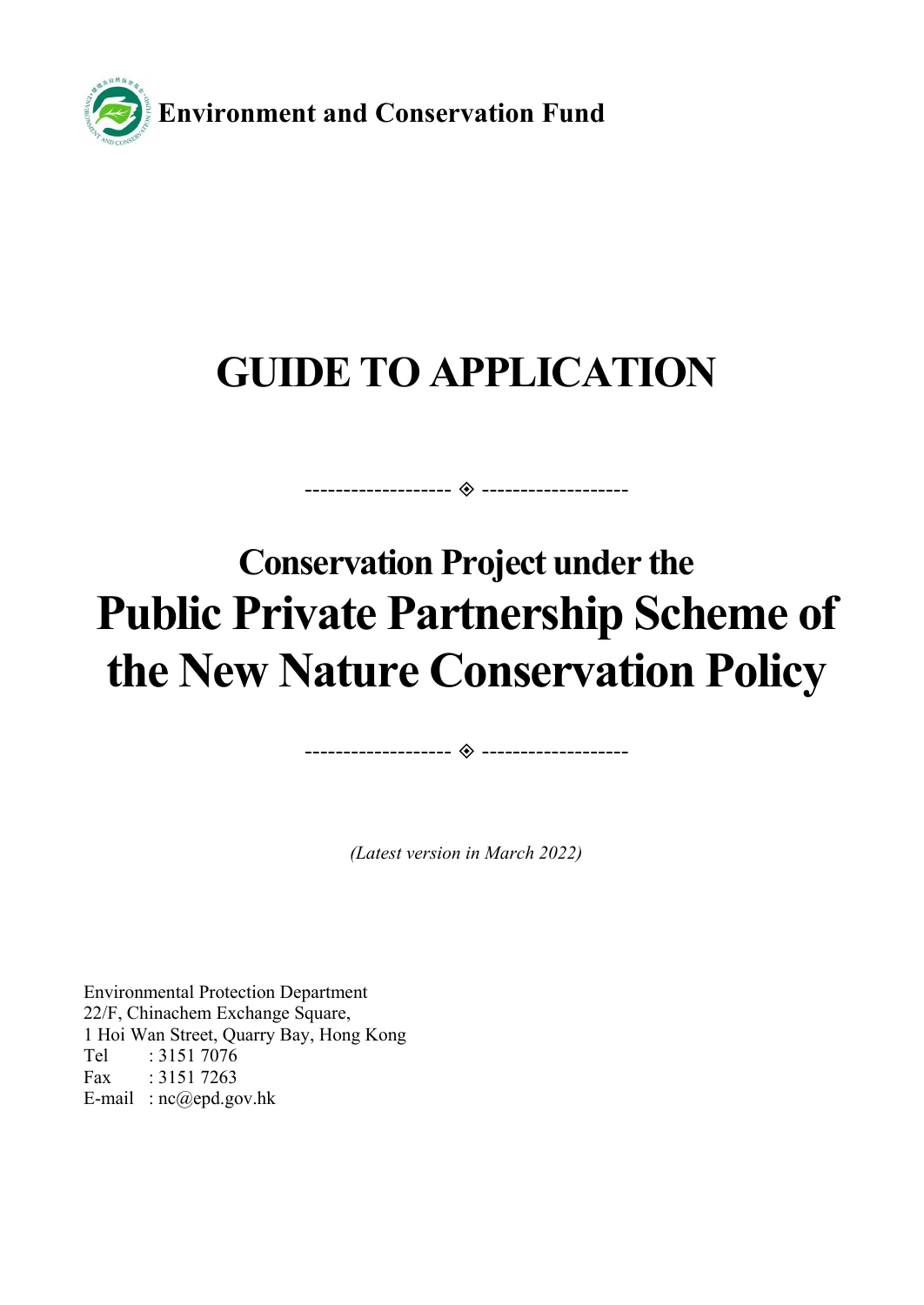# **1. INTRODUCTION**

The New Nature Conservation Policy (NNCP) was promulgated in 2004 to regulate, protect and manage natural resources that are important for the conservation of biological diversity of Hong Kong in a sustainable manner, taking into account social and economic considerations, for the benefit and enjoyment of the present and future generations of the community. Twelve ecologically important sites<sup>[1](#page-1-0)</sup> with high ecological value were identified under the NNCP as priority sites for enhanced conservation (priority sites). Two schemes, namely the Nature Conservation Management Agreement Scheme and the Public Private Partnership (PPP) Scheme, were introduced to enhance the conservation of these ecologically important sites, in particular those under private ownership.

#### **Public-Private Partnership Scheme**

Under the PPP Scheme, private developments of an agreed scale and plan will be allowed at the ecologically less sensitive portion (Developable Portion) of private land within the 12 priority sites, provided that land owners of the private land undertake to (a) retain and conserve the ecologically important portion of the site (the Conservation Portion); (b) provide a lump sum contribution to the Environment and Conservation Fund (ECF) that is sufficient to generate recurrent income to support the long-term conservation work for the Conservation Portion; and (c) appoint a conservation agent to apply for funding from the ECF regularly to carry out the required conservation work.

With effect from 6 October 2021, an additional option has been provided to land owners to surrender the Conservation Portion to the Government for proactive conservation and management by the Government (the Additional Option). Under this option, land owners are still required to provide to the Government a lump sum contribution that is sufficient to generate recurrent income to support the long-term conservation work for the Conservation Portion. Full market value premium will continue to be charged in accordance with the established mechanism for the Developable Portion. This Guide to Application is **not** applicable to those opting for the Additional Option. Interested parties should refer to the details set out in the website of the Environmental Protection Department (EPD) for information.

# **Role of the Environment and Conservation Fund**

The ECF is a statutory fund established under the ECF Ordinance (Cap. 450) for the purposes of funding educational, research and other projects and activities in relation to environmental and conservation matters. Under the PPP Scheme (except the Additional Option), private land owners are required to provide a lump sum contribution to the ECF that is sufficient to generate recurrent income to support the long-term conservation work for the Conservation Portion of the site. After receiving the donation, the ECF will invite applications from non-profit making organisations (NPO) for carrying out the conservation work as a conservation agent. Under the funding management framework endorsed by the ECF Committee, to ensure that the conservation work is properly conducted, the land owner is required to nominate at least one competent NPO candidate as his conservation agent to manage the ecologically sensitive portion of the site and advise the conservation agent candidate(s) to apply for funding support from the ECF for carrying out the pledged conservation work. The scope and requirements will be set

<span id="page-1-0"></span> <sup>1</sup> The 12 priority sites are Ramsar Site, Sha Lo Tung, Tai Ho, Fung Yuen, Luk Keng Marsh, Mui Tsz Lam and Mau Ping, Wu Kau Tang, Long Valley and Ho Sheung Heung, Deep Bay Wetland outside Ramsar Site, Cheung Sheung, Yung Shue O and Sham Chung. At its meeting on 18 November 2011, the ECF Committee endorsed the extension of the PPP arrangement to the Wo Shang Wai project, which is a low-density residential development involving around 270 units as well as a wetland restoration area located outside the 12 priority sites, but has voluntarily adopted the funding and land arrangements of the PPP Scheme to conserve the wetland restoration area in the Wetland Buffer Area.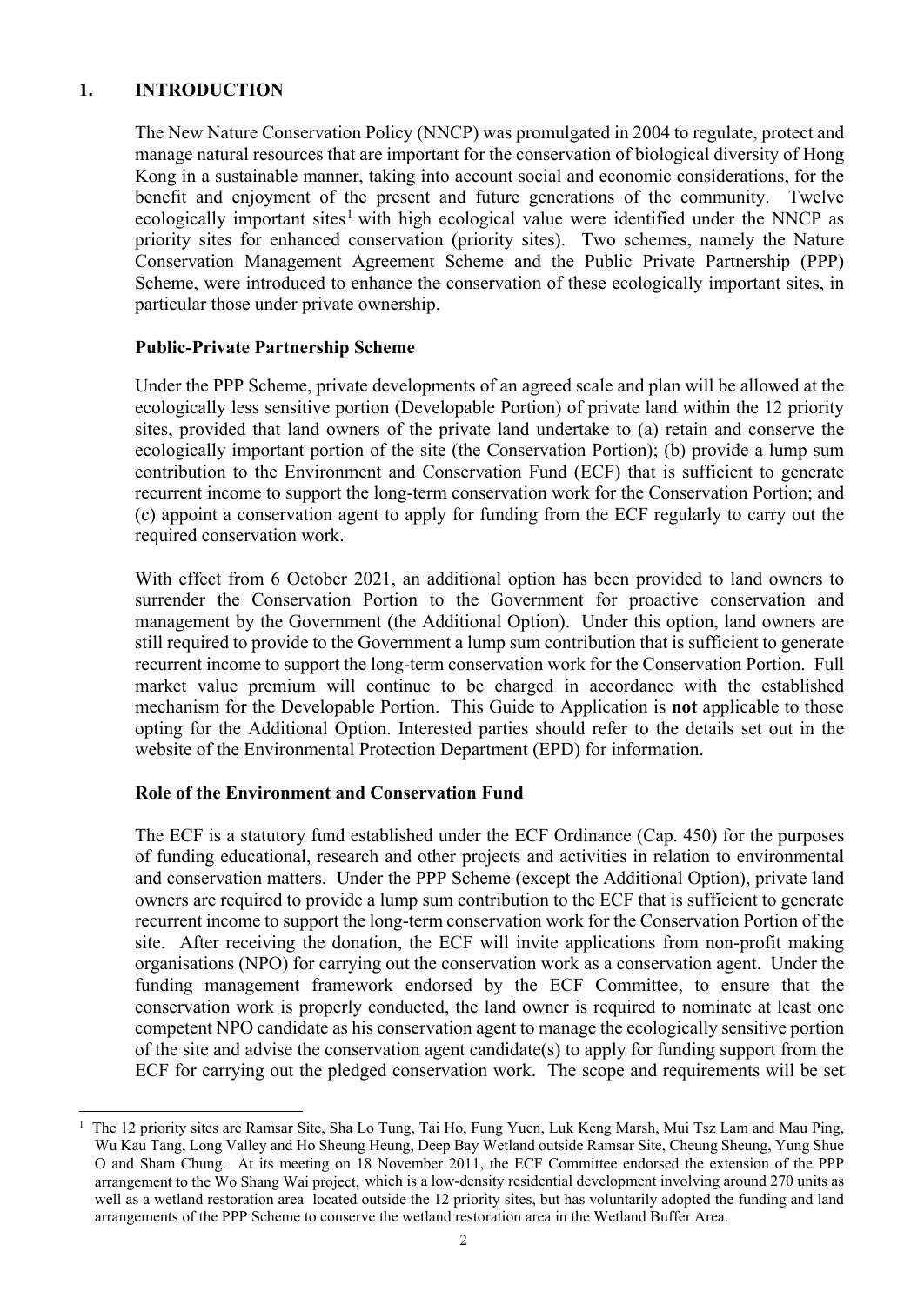based on the conservation and management plan (the Conservation Plan) as approved under the town planning application procedures by the Agriculture, Fisheries and Conservation Department (AFCD). The funding for each application is subject to approval of the ECF Committee.

# **1.1 Purpose of this Guide**

This Guide provides guidance on the funding application to the ECF to support the conservation work to be carried out in the Conservation Portion under the PPP Scheme, and describes the basic requirements and responsibilities of the applicant organisation. Upon approval of funds by the ECF Committee, the applicant organisation will sign an agreement with the Government undertaking to observe the conditions of using the allocated grant and the approved funding.

# **1.2 Nature of Conservation and Management of the Conservation Portion**

The project must contribute to enhancing the ecological value of the Conservation Portion through implementation of the pledged Conservation Plan as approved by the AFCD. Members of the public should also be allowed access to the Conservation Portion, for nature appreciation or education purposes, with suitable control such that the ecological features of the site will not be adversely affected. In the event that an application for funding from the ECF is successful, the land owner will appoint the successful applicant (i.e. the NPO) to be the conservation agent with full right of ingress, egress and regress to, from and through the Conservation Portion on and subject to the terms of a management agreement to be entered into between the land owner and the conservation agent for the purpose of carrying out the conservation work. Government representatives including the EPD and the AFCD should also be allowed unlimited access to inspect the conservation work carried out by the NPO.

# **1.3 Administration**

The administration of grants for the approved projects is undertaken by the Secretariat of the ECF Committee (the Secretariat).

# **2. APPLICATION AND VETTING PROCREDURES**

# **2.1 Eligible Applicant**

- 2.1.1 Eligible applicant organisations must be local NPOs (e.g. green groups and community bodies).
- 2.1.2 To be eligible to apply for funding for the conservation project of the PPP project, applicant organisations must be able to obtain nomination from the land owner of the PPP project as its conservation agent candidate.
- 2.1.3 Eligible applicant organisations should provide a copy of the organisation's registration document, supporting documents to prove that the organisation is non-profit making in nature, and a list of the principal persons-in-charge and their positions, as evidence of proof.

# **2.2 Funding Amount**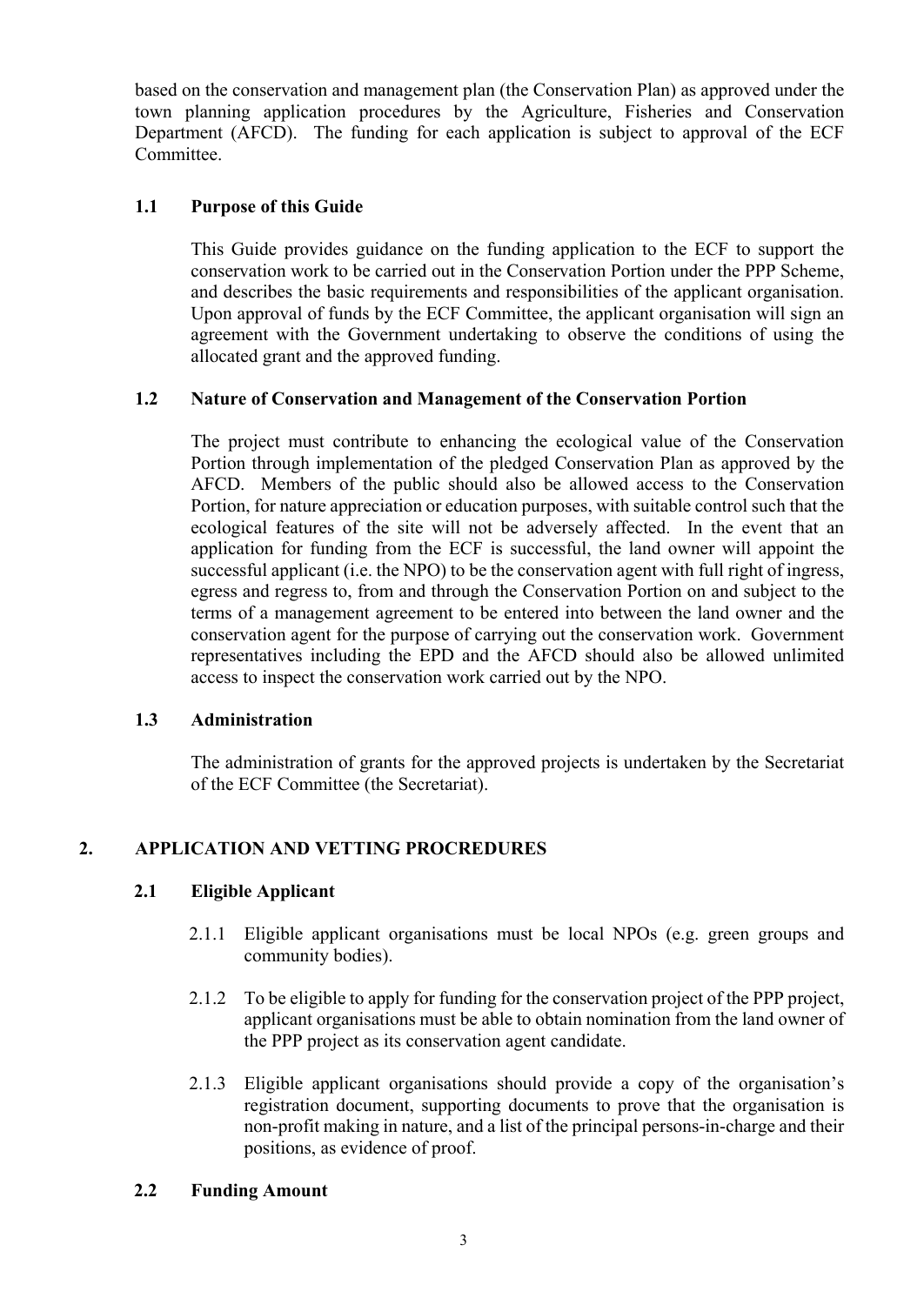Applicant organisations should make reference to the estimated annual budget set out in the Conservation Plan as approved under the relevant statutory procedures (e.g. planning application), and take into account other factors when proposing the budget in the application.

# **2.3 Duration of Each Project**

Each project should last for three years.

# **2.4 Application Procedure**

- 2.4.1 The Secretariat will invite funding applications for each PPP project once every three years.
- 2.4.2 Applicants have to fill in an application form which can be obtained from the ECF website: [http://www.ecf.gov.hk.](http://www.ecf.gov.hk/)
- 2.4.3 The person-in-charge of the application should be the head or deputy head of the applicant organisation. Completed application form should be signed by the person-in-charge and affixed with the chop of the applicant organisation. The completed form should be submitted to the following address: 22/F, Chinachem Exchange Square, 1 Hoi Wan Street, Quarry Bay, Hong Kong. Incomplete application will not be processed.
- 2.4.4 Invitation for applications and deadline for receiving applications will be announced in the ECF website. Late applications will not be processed.
- 2.4.5 To avoid undue delay in processing applications, where feedback/response from the person-in-charge is not received within two weeks from the date of request for such information from the Secretariat/EPD/AFCD, the application will be considered as withdrawn and the application will not be further processed.

# **2.5 Vetting Procedure**

All eligible application(s) received will first be vetted by a Vetting Committee comprising representatives from the EPD and AFCD according to the criteria set out in Section 2.6 of this Guide. Recommendations of the Vetting Committee will be submitted to the ECF Committee for approval. Decisions of the ECF Committee in respect of project applications will be final.

# **2.6 Vetting Criteria**

The following criteria will be used in assessing the merits of individual applications. A marking scheme based on these criteria will be implemented to evaluate the merits of each application for consideration of funding support.

- (a) Whether the proposal is developed in accordance with the approved Conservation Plan;
- (b) The technical and project management capability of the applicant organisation, as well as its track record, including the effectiveness of past similar projects, under the ECF and/or other government projects, and its ability to comply with funding conditions, if any, imposed by the ECF;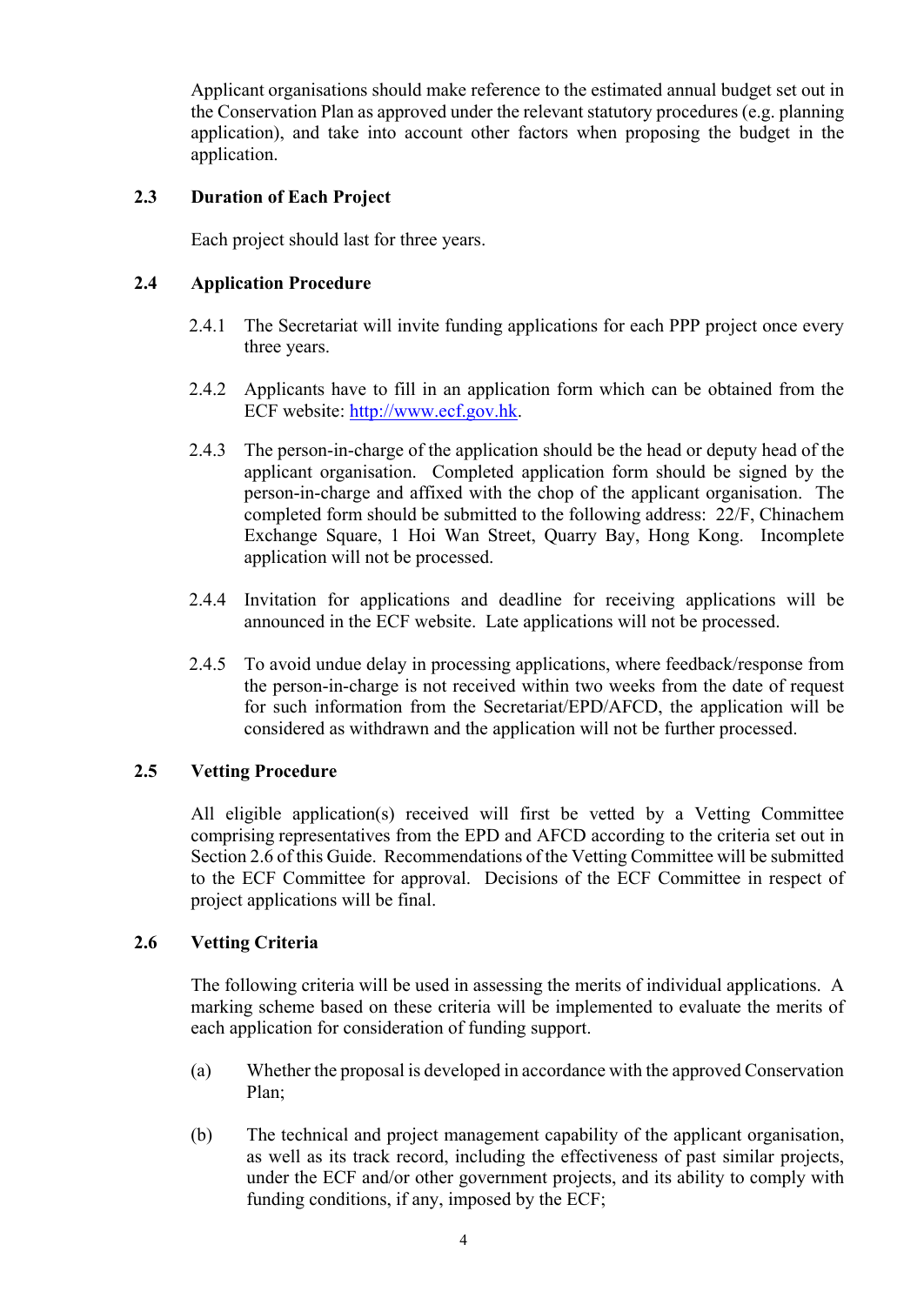- (c) Whether the proposed project's schedule of implementation is well-planned and practicable, and the duration is reasonable;
- (d) Whether the proposed budget is reasonable and realistic, and whether the project is cost-effective, with full justifications for major expenditure items.
- (e) Whether the proposal is fully supported by the Vetting Committee.

#### **2.7 Avoidance of Conflict of Interests**

To avoid conflict of interest, members of the ECF Committee and Vetting Committee who are directly or indirectly related to an application will be required to declare interest and/or refrain from taking part in the discussion of that application by leaving the venue where the deliberation takes place during the meeting or from the circulation list. This is particularly applicable to members who are part of the project team and/or members who belong to the same applicant organisation.

#### **2.8 Withdrawal**

Applicant organisations can write to the Secretariat to withdraw an application at any time before an agreement is signed with the Government.

#### **2.9 Resubmission of Application**

For previously rejected applications, the applicant organisations can revise the content of their applications and resubmit the applications. These applications, together with other new applications, will be considered on equal footing at the next round of assessment. In completing the application form for a resubmitted application, the applicant should set out clearly the differences of the resubmitted application vis-à-vis the previous one.

#### **2.10 Notification of Application Result**

Applicant organisations will be informed of the result in writing. The successful applicant may be required to revise the application and its proposal to fulfil the conditions for funding approval set by the ECF Committee, if any. After a project has been granted funding approval, the successful applicant, i.e. the recipient organisation, is required to enter into an agreement with the Government and comply with all the terms of the agreement.

# **3. APPLICATION FORM**

#### **3.1 General**

- 3.1.1 All sections of the application form should be completed with supporting documents wherever required. Where the information sought is not applicable or not available, please fill in "N.A.".
- 3.1.2 The application form must be typed or printed on both sides of a paper. It should be duly signed by the person-in-charge (i.e. the Head or Deputy Head of the applicant organisation) and affixed with the chop of the applicant organisation.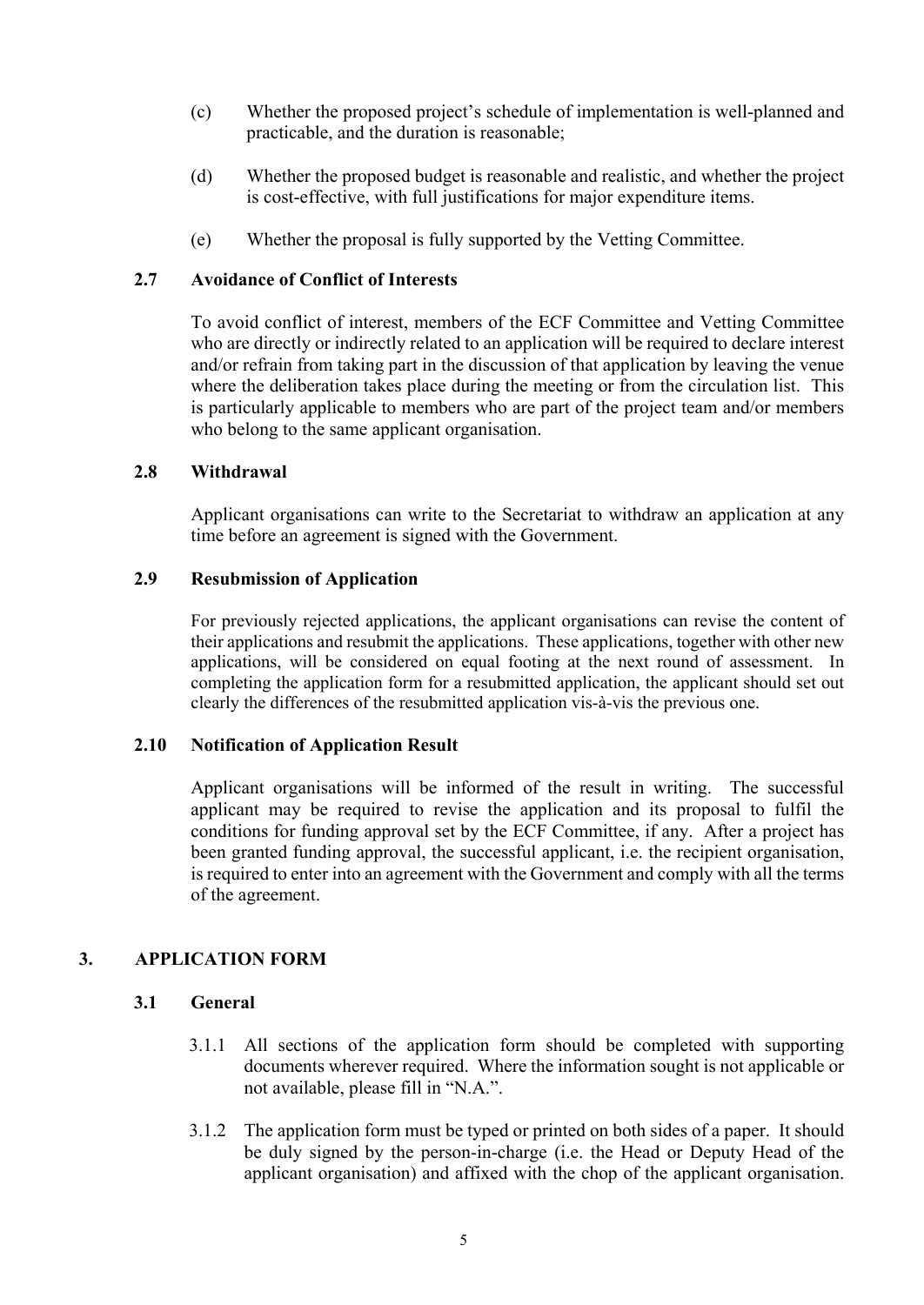The completed application form should be submitted in both hard and soft copies (in word format).

- 3.1.3 Please give clear and concise information. Additional pages may be attached to the form if necessary.
- 3.1.4 Acknowledgment will be sent to the applicant organisation after receipt of an application.

#### **3.2 Section A: Basic Information in Data Sheet**

- 3.2.1 State the Chinese and English name of applicant organisation, which must be a registered local NPO.
- 3.2.2 State the background information of the applicant organisation, key members of the organisation and the person-in-charge of the project and experience in organising similar activities. The person-in-charge must be the Head or Deputy Head of the applicant organisation, who will act as the main contact point between the applicant and the Secretariat and the Government.
- 3.2.3 The applicant organisation must be able to obtain nomination from the land owner as a conservation agent candidate in order to be eligible for the application.
- 3.2.4 Provide a summary of the proposed project, including the bilingual project titles, target site, project description, project period and amount of funding requested. The summary may be published on the ECF webpage if the proposed project is approved.
- 3.2.5 Sign the declaration form and personal data collection statement to certify the accuracy of the information provided and agreement to abide by the terms and conditions as set out in this Guide as well as agreement to the collection of personal data.

#### **3.3 Section B: Project Proposal**

The applicant organisation should submit a project proposal covering the details of the conservation programme, which should be developed based on the scope and requirements set out by the AFCD for the specific site.

3.3.1 Project Title

State the project title, in both English and Chinese.

3.3.2 Target Site

Attach a map showing the target site, which should be the Conservation Portion of the PPP project site.

3.3.3 Duration of the Project

State the commencement and completion dates of the proposed project.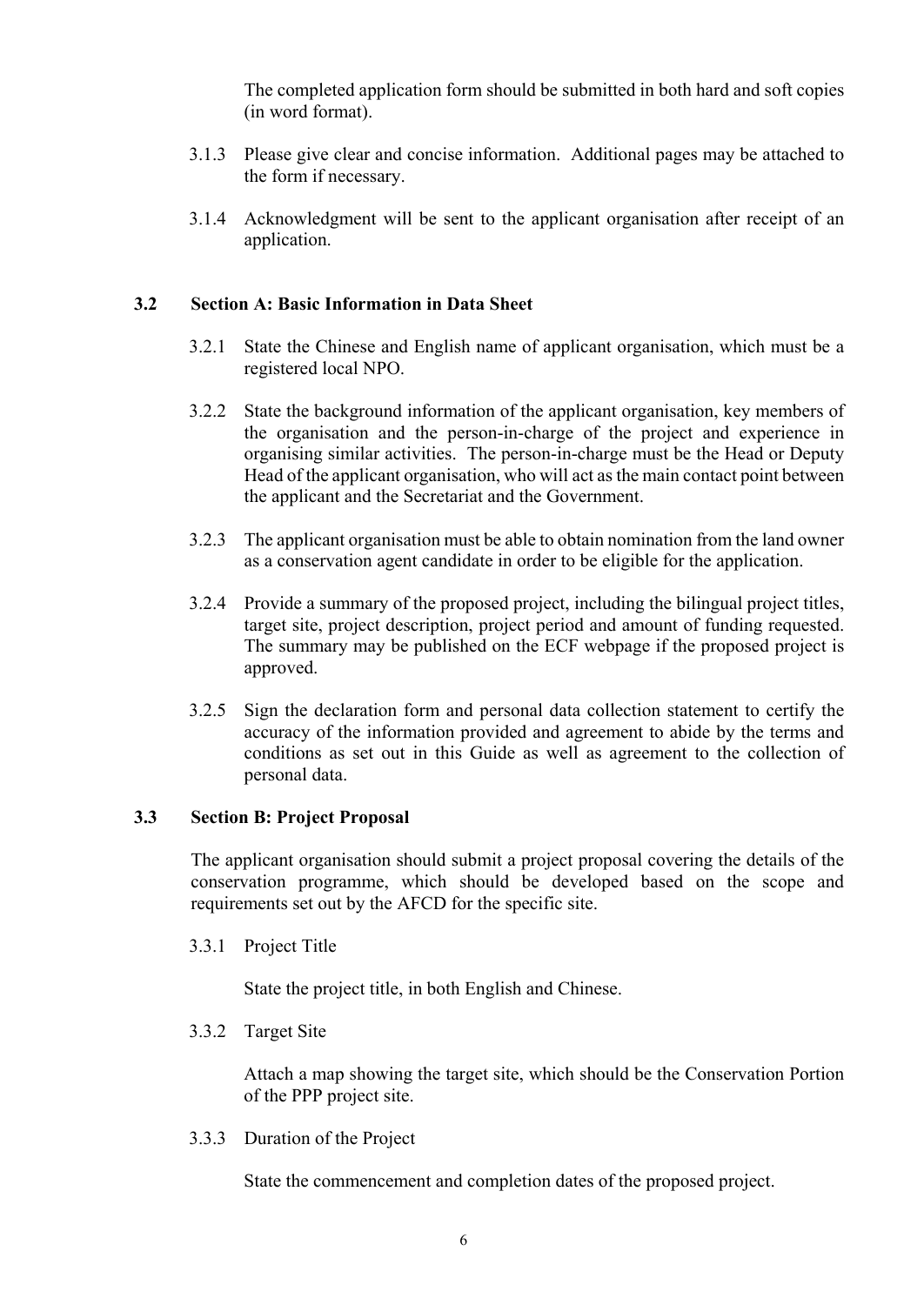#### 3.3.4 Nature and Purpose of the Project

In clear and specific terms, state how the project will contribute to enhancing the ecological value of the Conservation Portion concerned and overall conservation of the site. The applicant organisation may also supplement if the project may provide additional benefits in other aspects including cultural heritage and public education.

#### 3.3.5 Details of the Project Team

State detailed information of the project team (including details of the project leader, composition and number of staff members, their respective positions in the applicant organisation (if applicable), their duties in the project, the amount of time they would spend working on the project (in terms of number of days/working hours per month), their relevant experience, and the project team's structure/organisation chart.

3.3.6 Role of the Applicant Organisation

State the role of the applicant organisation in organising and implementing the project. Projects in which the applicant organisation does not make a major contribution will not be eligible for funding support.

Applicant organisations should note that they should not bring the Government into disrepute or give rise to any actual or perceived conflict of interest. There should not be undue publicity for the applicant organisations, any sponsoring organisations and private land/property owners.

3.3.7 Project Details

In accordance with the scope and requirements set out for the specific site, the application should include but not limited to the following where applicable:

- (a) the target habitat types with the estimated area to be conserved;
- (b) the target taxonomic groups/species to be conserved;
- (c) the target levels for each of the target species; and
- (d) the target contribution of other environmental baseline and ecological data.

The applicant organisation may add other targets and key performance indicators which are considered relevant to support the application. Details should be included to illustrate the scale and merits of each item.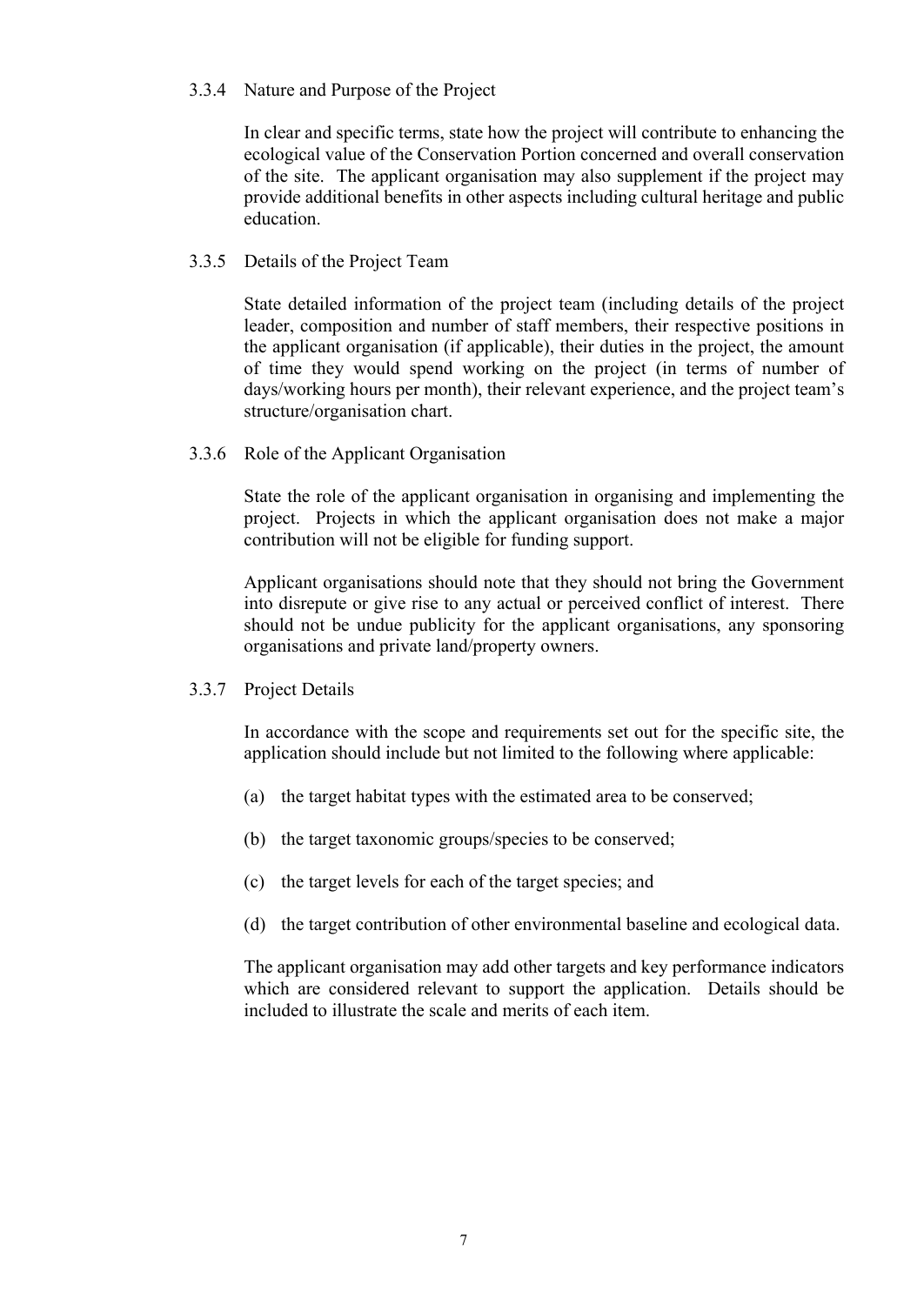#### 3.3.8 Method of Implementation of Project

State clearly the implementation method to be employed and show how this could help achieve the purpose of the project, including but not limited to the following where applicable:

- (a) hydrological management;
- (b) fish pond management;
- (c) vegetation management;
- (d) ecological monitoring and review programme; and
- (e) control of human access, disturbance and vandalism.

The applicant organisation may add other methods which are considered relevant to support the application. Details should be included to illustrate the scale and merits of each item.

3.3.9 Workplan and Timetable

State the following:

- (a) Workplan Give a detailed workplan describing the various conservation activities that will be carried out under the project. Sufficient time should be incorporated into the workplan for seeking approval from all relevant authorities.
- (b) Timetable Give a timetable showing the duration and sequence of the various activities in the project.
- 3.3.10 Deliverables and Expected Achievements

State the deliverables and expected achievements of the project with the proposed schedule which give quantifiable results of the project.

Upon submission of progress reports and completion of project, evaluation should be made to assess the level of achievement against the scope and requirements set out in accordance with the Conservation Plan, the effectiveness of the project, where applicable, against the performance indicators with the proposed schedule of achieving the targets, including but not limited to the following:

- (a) area of land conserved/managed with detailed breakdown by habitat types and habitat management measures;
- (b) biodiversity conserved (e.g. number of species of target taxonomic group recorded, change in species richness/abundance of target taxonomic groups/species, number of species of conservation concern recorded, etc.);
- (c) number of public education/communication engagement programmes organised and number of participants in each of these programmes; and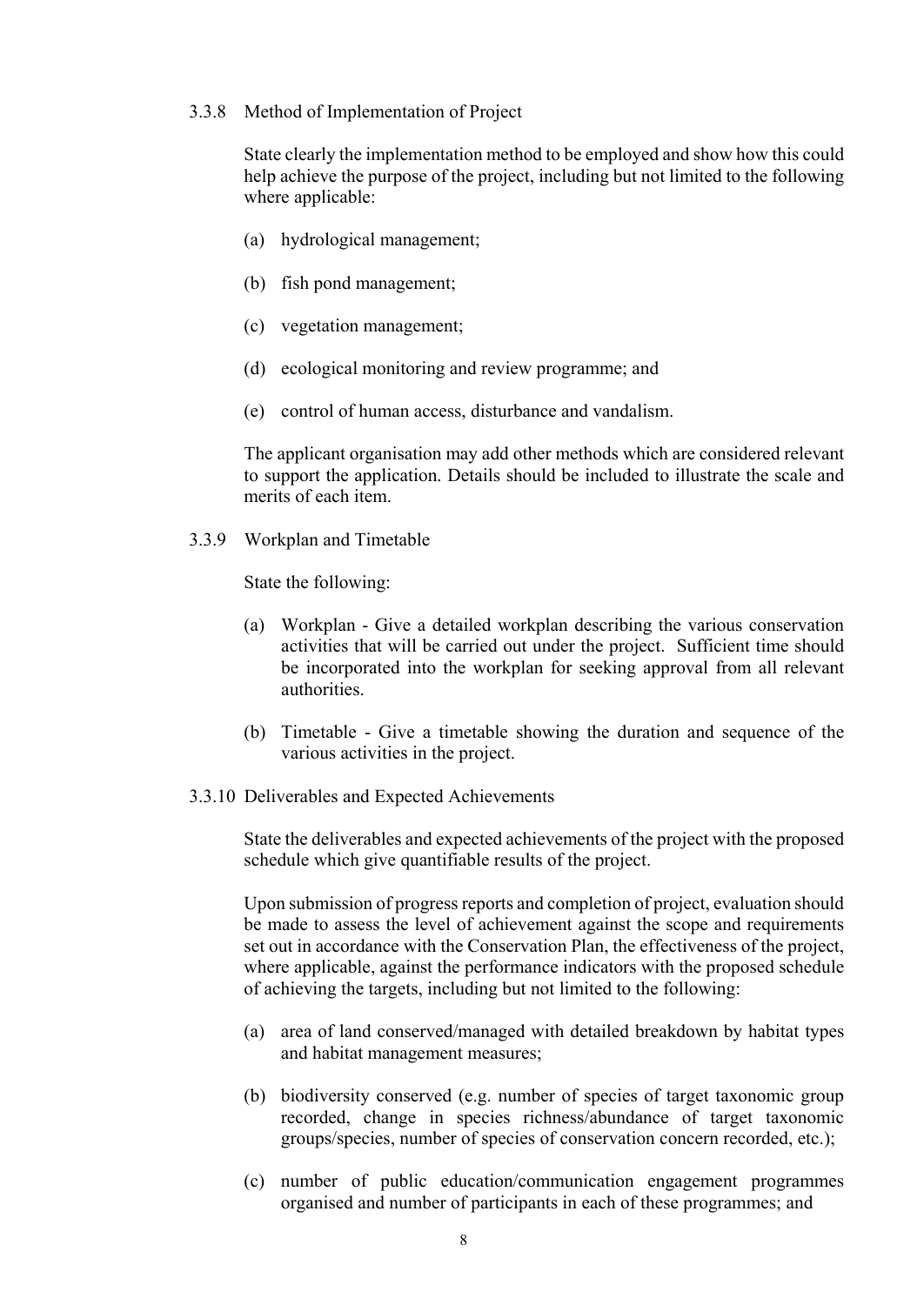(d) contribution of environmental baseline and ecological data and monitoring of the site concerned and relevant publications produced.

Given the uniqueness of each individual project, the applicant organisations could include additional targets and key performance indicators based on the circumstances of their programmes to illustrate the effectiveness of their projects.

3.3.11 Details of the Budget Plan

The applicant organisation should provide a detailed budget for the project proposal. Each income and expenditure item should be reasonable and realistic, and with detailed breakdown with reference to the budget guidelines in this Guide.

#### **4. BUDGET GUIDELINES**

#### **4.1 General**

- 4.1.1 The application should be accompanied by a detailed budget for the project proposal in Excel format as prescribed in the application form. Each income and expenditure item should be reasonable, realistic with clear and detailed breakdown.
- 4.1.2 All expenditure items must be incurred between the commencement and completion dates of the project supported with the original copy of receipts for expenses. Please refer to Appendix I of this Guide for the reference level of funding support for expenses.
- 4.1.3 Any **increase in cost arising from inflation or unforeseen requirements** will be of the responsibility of the recipient organisations. Request for budget variation(s) for additional funding after project approval will normally **not be considered**.

#### **4.2 Manpower**

- 4.2.1 The applicant organisation is expected to have the ability to supervise and the expertise to undertake the proposed project. Hence, no funding will be granted for employment of additional supervisory/administrative staff, hire of professional advisor(s) and provision of training course(s) for staff of the applicant organisation for undertaking the project.
- 4.2.2 Funding for project staff may be supported, the salary of which will be considered on a case-by-case basis. The total amount for covering the cost of project staff should normally be below 50% of the total approved amount or actual expenditure, whichever is the less. Detailed breakdown and full justification of all individual items of staff cost should be provided in the application.
- 4.2.3 Direct labour cost involved in conducting nature conservation and/or related activities on the site concerned may be supported. The actual amount to be granted will depend on the mode of operation of the project.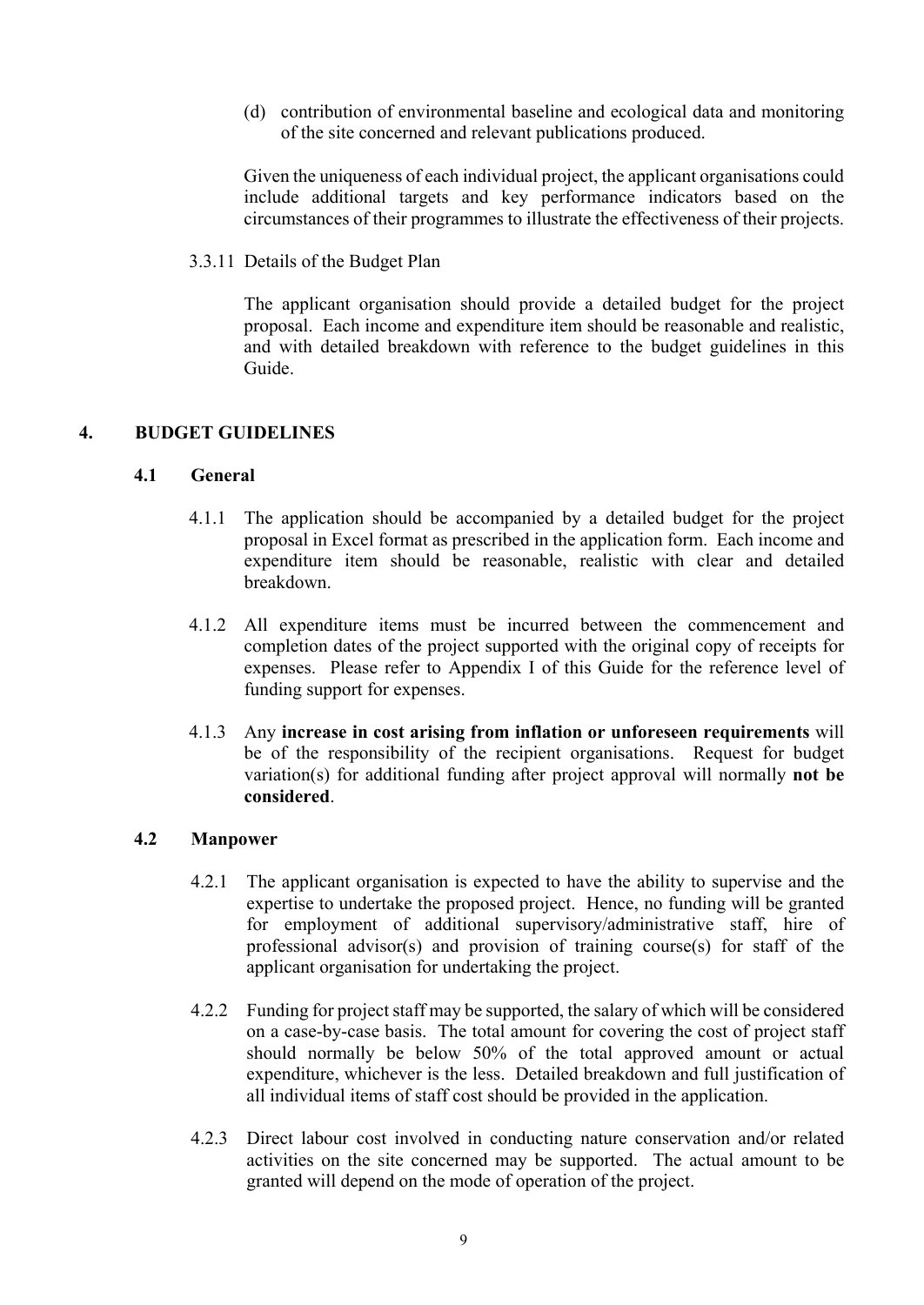# **4.3 Procurement of Capital Items (including equipment) and Minor Works**

- 4.3.1 Funding for purchase of capital items (including equipment) will be considered on a case-by-case basis. Please refer to Section 5.6 and 5.7 of this Guide for the procurement requirements and arrangements of capital items.
- 4.3.2 Funding for minor works will be considered on a case-by-case basis.
- 4.3.3 Maintenance costs of the approved capital items and minor works up to the end of the project period will be considered on a case-by-case basis.

#### **4.4 Expenses on Computer Softwares, Education and Promotion Materials**

- 4.4.1 Expenses on purchase of computer softwares and educational materials will be considered on the condition that the computer softwares are essential for specific ecological monitoring or habitat management work for the project; and that the education materials are essential for delivering the public education programme.
- 4.4.2 Funding for production of practical and promotional guides such as that on ecotours and nature conservation will be considered on a case-by-case basis. Details of publication arrangements and relevant budget should be provided in the application for overall assessment. Use of e-channels to release the publication is encouraged.
- 4.4.3 Funding for design and maintenance costs of promotion websites will be considered on a case-by-case basis.

# **4.5 Rental Payment**

- 4.5.1 Funding for renting premises necessary for the implementation of the project (e.g. management office at project site essential for ecological conservation or monitoring work) may be considered on a case-by-case basis. The actual amount will depend on the size and location of the selected premises.
- 4.5.2 This does **not** apply to premises under the possession of the recipient organisation, its office bearers or person associated with the recipient organisation, or premises already under rental contract of the recipient organisation.

# **4.6 Insurance**

4.6.1 A recipient organisation must effect and keep in force appropriate insurance policies for its project(s) throughout the project period(s), including but not limited to employees' compensation insurance, third party insurance, public liability insurance, group personal accident insurance, etc. Under no circumstances shall the ECF or Secretariat or the Government be held liable for any loss or damages or liabilities arising from the funded project.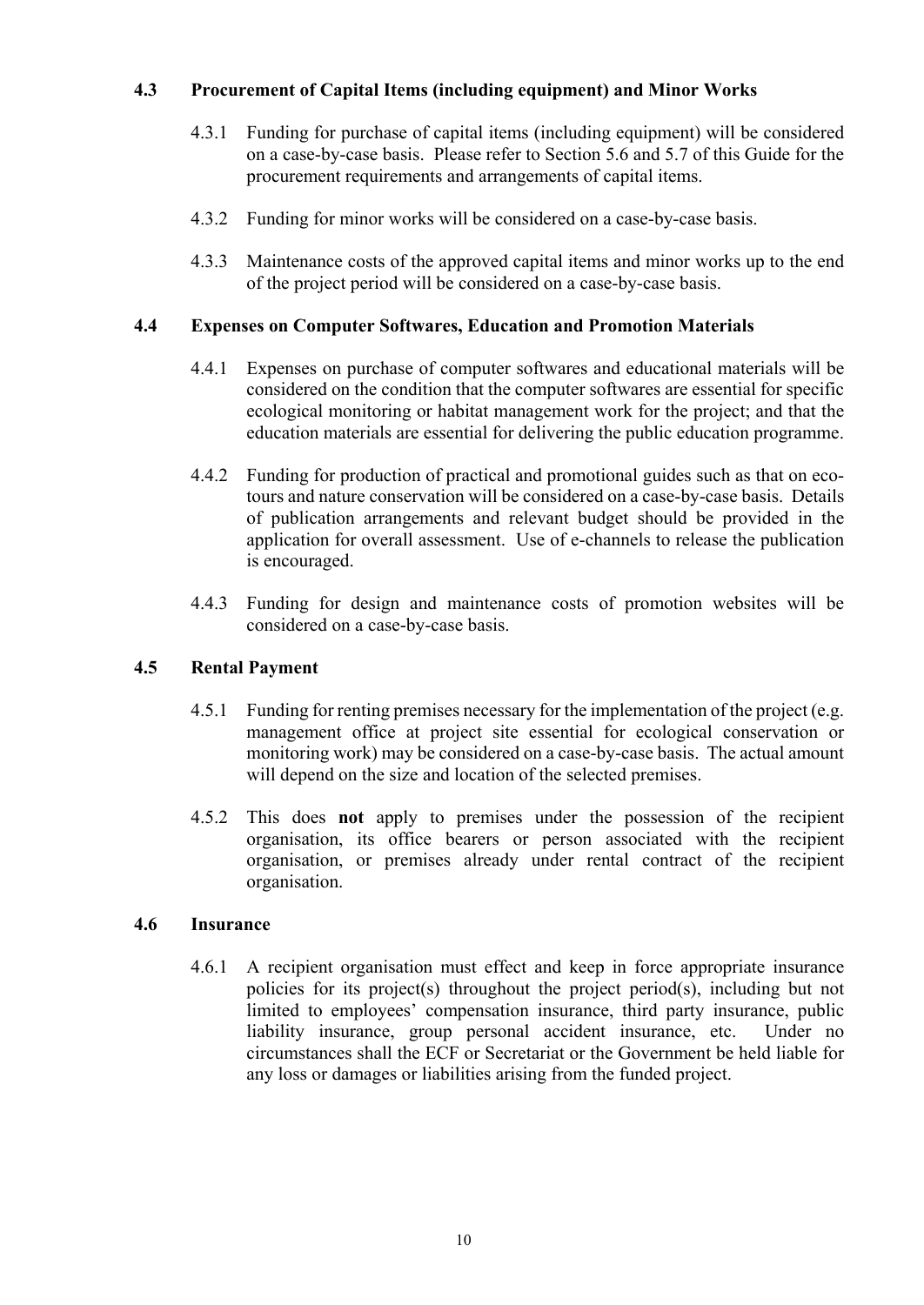# **4.7 Others**

- 4.7.1 All essential elements of an application will be considered in an integral manner.
- 4.7.2 For applications from NPOs without receiving government subventions, general administrative and overhead costs incurred from the project will be considered, subject to a cap of 10% of the total approved grant or actual expenditure, whichever is the less. Breakdown of expenditure with justification should be provided for such costs.
- 4.7.3 The applicant organisation should declare in the application form whether it is receiving or applying for any government subventions and **must** notify the Secretariat immediately if there is any change of this status.
- 4.7.4 Applicant organisations should ensure that the requested budget has already included all the expected expenses including those required for facilities installation, site/works supervision, and so on, if applicable.
- 4.7.5 Requests for funding for contingency items will only be considered on a case-bycase basis if supported with full justifications.
- 4.7.6 Non-local travel will **not** normally be supported.
- 4.7.7 Funding will **not** be granted to the applicant organisation for renting or purchasing materials already in the applicant organisation's stock.
- 4.7.8 Funding for payments to individuals as a reward for their participation in the activities associated with a project will **not** be granted.

#### **4.8 Other Sources of Funds**

- 4.8.1 Estimated revenue derived from the project, if any, should be deducted from the amount of fund applied for. Details should also be provided on how the income will be used to offset the cost of the project.
- 4.8.2 Applicant organisations should clearly indicate in their submission details (including the source, amount, and income to be generated, etc.) regarding such alternative funding outside the ECF.
- 4.8.3 Applicant organisations should also note that the other funding sources should not bring the Government into dispute or give rise to any actual or perceived conflict of interest. There should not be any undue publicity for the funding bodies, and the alternative funding is not aimed to generate commercial benefits. The alternative funding or revenue derived from the project must be ploughed back to the project account. Applicant organisations' intention to seek alternative funding should be conveyed to the Secretariat as soon as possible if the relevant details are not available when their applications are submitted.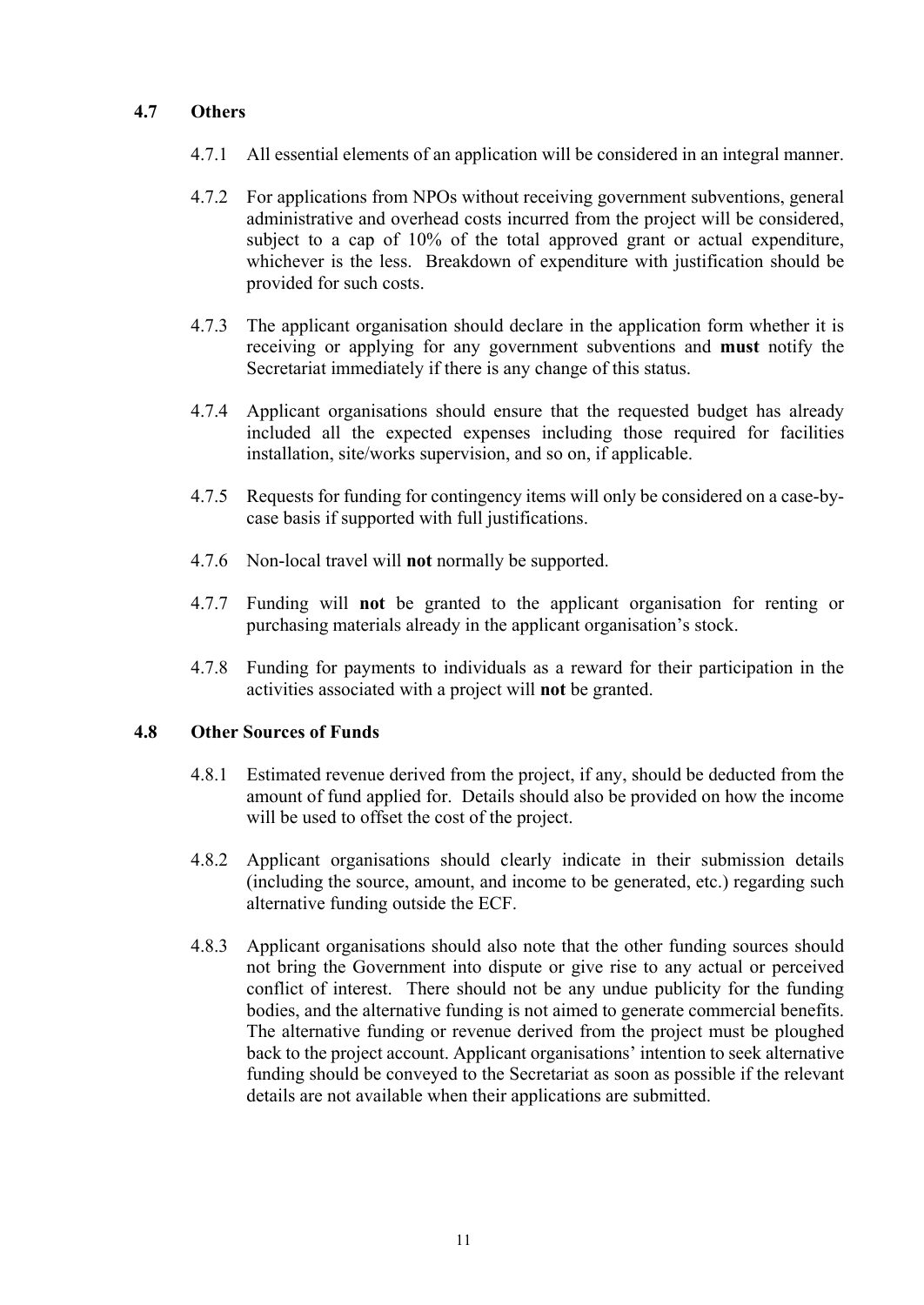# **5. CONDITIONS FOR THE USE AND ALLOCATION OF FUND**

#### **5.1 Contractual Requirements**

5.1.1 For each approved project, the recipient organisation has to sign an agreement with the Government and comply with all the terms of the agreement therein.

#### **5.2 Use of Funds**

- 5.2.1 The benefits of the project must accrue to the district/local community as a whole, and not just an individual, a single private organisation or a consortium of private companies.
- 5.2.2 The allocated funds shall not be used as payments to individual members of the public as a financial reward for their participation in the activities associated with the project.

#### **5.3 Disbursement and Reimbursement of Funds**

- 5.3.1 The applicant organisation should provide a proposed disbursement schedule in the application form in accordance with the conditions in this section.
- 5.3.2 Depending on the cash flow requirement and nature of the project, the initial disbursement should normally lie between 25-50% of the approved fund upon approval of the application. The first part of the initial disbursement will be capped at 25% of the approved funding amount before commencement of the project and be payable to the designated project account after signing of the agreement with the Government. The remaining part of the initial disbursement would be released upon acceptance of the inception report.
- 5.3.3 Upon submission of an inception report within one month after commencement of the project, and a half-yearly progress report with information on satisfactory performance and financial position of the project, the recipient organisation may be eligible for a further disbursement.
- 5.3.4 After deducting 10% of the approved fund which will serve as the final disbursement, disbursement of the remaining of the approved fund will normally be divided equally by the number of half-yearly progress reports required, and be rounded down to cent. Any deviations from the above rules governing the disbursement schedule will only be considered under exceptional circumstances. Interim payment(s) may be released to the recipient organisation subject to the endorsement of the progress report(s) and statement(s) of account or an annual audited account.
- 5.3.5 The last 10% of the approved fund will only be released after completion of the project, subject to submission of a completion report together with a final audited account to the satisfaction of the EPD in accordance with the requirement specified in Section 5.5 of this Guide.
- 5.3.6 All income received or revenue derived from the project (including but not limited to sales of output, fees generated from activities and interest income generated from cash in hand for the project) during and after the project period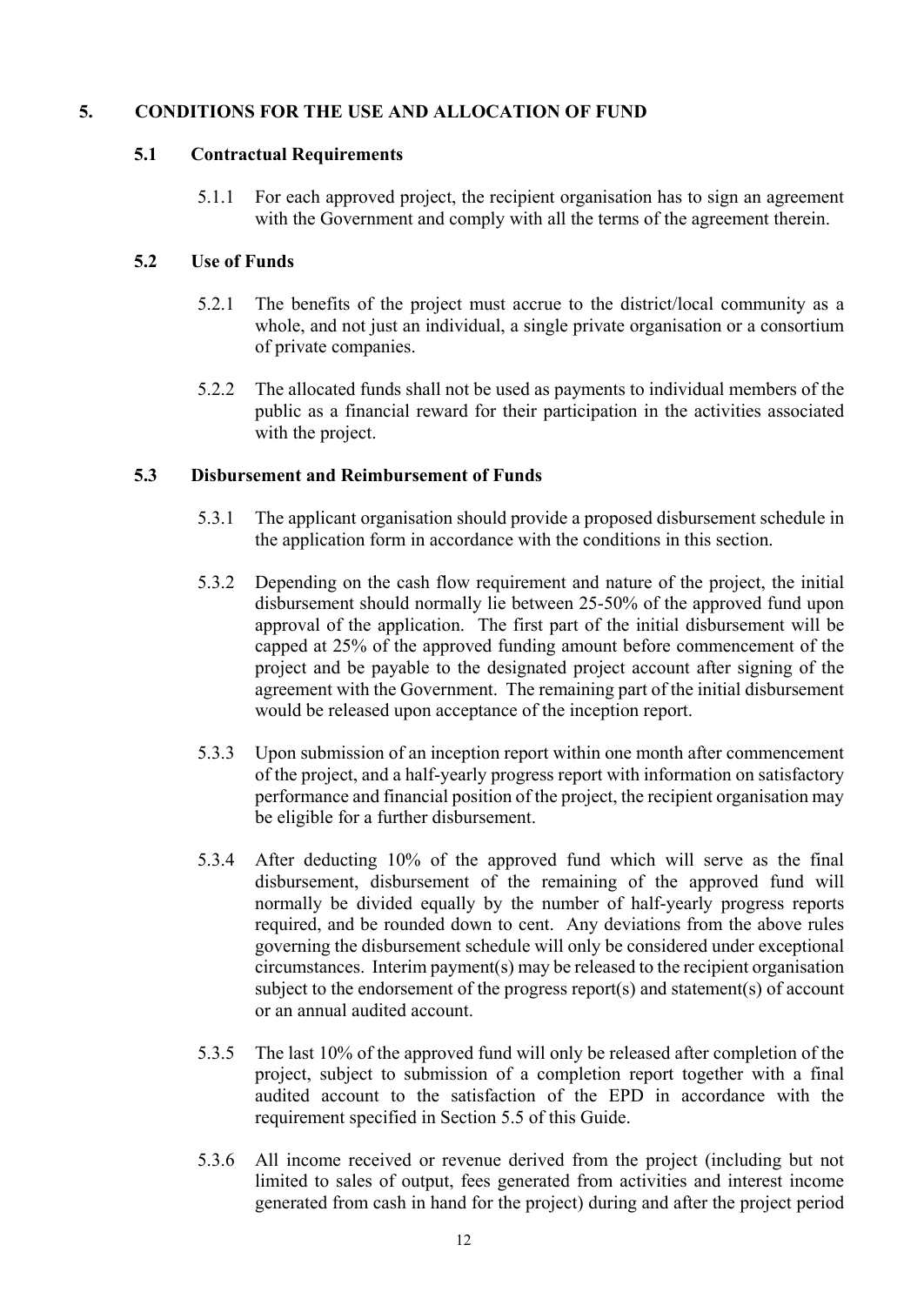irrespective of whether it has been declared in the application, must be defrayed against the actual expenditure before calculating the amount to be reimbursed as the final payment. All such income/revenue should be ploughed back into the project account for offsetting part or whole of the actual expenditure. Failure to report and return such income to the Secretariat may render the recipient organisation ineligible for future funding support.

- 5.3.7 The amount to be reimbursed for individual items of the budget will not exceed the approved amount for that item. However, with reasonable justifications, the recipient organisation may seek prior written approval from the EPD to increase the original approved amount of an individual item by up to 20% provided that the total amount to be reimbursed will not exceed the total approved grant.
- 5.3.8 The approved funding amount could be reduced on a pro-rata basis in the following circumstances:
	- (a) the scope and/or activities of the project have been changed;
	- (b) the actual area of the site conserved is less than originally proposed;
	- (c) the duration of the project has been reduced;
	- (d) the actual frequency of activities conducted (e.g. ecological monitoring) is less than originally proposed; or
	- (e) the conservation actions conducted (including activities and publications) are less than originally proposed.
- 5.3.9 Any item not on the approved list of budget items will normally not be reimbursed.
- 5.3.10 Any unspent balance of the approved funding shall be returned to the ECF within two months after completion of the project.

#### **5.4 Project Account and Interest**

- 5.4.1 The recipient organisation is required to open under its name and maintain a separate risk-free interest-bearing Hong Kong dollar bank account (the project account) with a licensed bank registered under the Banking Ordinance (Cap. 155) solely and exclusively for the purpose of processing all receipts and payments of the approved project. The recipient organisation should submit a copy of bank statement showing the name and bank account number of the recipient organisation after project approval.
- 5.4.2 All project funds, including funds from the ECF, income received and revenue generated, should be deposited into the project account, and all payments exclusively applied to the project shall be paid out from the project account to facilitate the checking of all financial records by the Government and auditors as and when necessary. All project funds should be kept in the project account by the recipient organisation until such funds are spent (paid) or returned to the Secretariat in compliance with the signed agreement.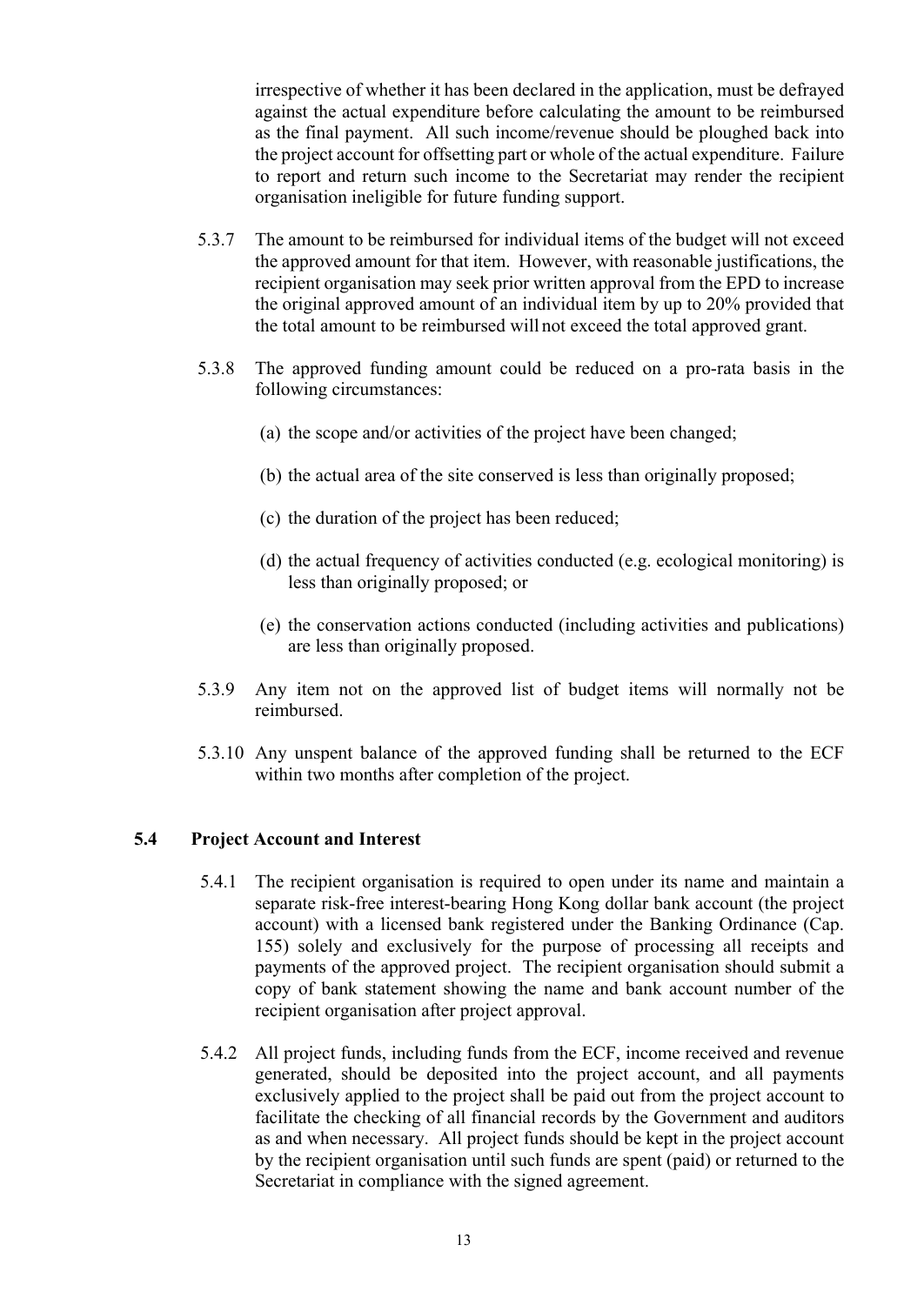- 5.4.3 All income and expenditure on the project should be clearly marked to facilitate the checking of all financial records by the Government and auditors as and when necessary. All bank statements of the project account should be kept for checking upon request.
- 5.4.4 All revenue received, including interest income generated from the fund/project account and other receipts for the project (irrespective of whether it has been declared in the project proposal), must be kept in the project account and be reflected in the financial statements and audited accounts of the project, and no negative interest should be charged to the project. In no circumstances should the interest earned be applied for other uses outside the project.
- 5.4.5 The recipient organisation may be required to compensate the Government for loss of interest income if the fund is not properly handled. Where necessary, the Government will initiate legal action for suitable remedies.

# **5.5 Reporting Requirement**

- 5.5.1 **Inception Report:** The recipient organisation should, within one month after the commencement of the project, submit an inception report to the Secretariat/EPD. The inception report should include (i) detail arrangement of the proposed implementation method, project programme of activities/events, key deliverables; and timeline to obtain necessary permission/ statutory approval for proposed project works, if any; (ii) project organisation chart; and (iii) the agreed partnership with relevant organisations and landowners/premise owner and/or tenants/operators, if any. The inception report should be signed by the person-incharge, dated and affixed with the chop of the recipient organisation.
- 5.5.2 **Progress Report:** For ongoing projects, the recipient organisation is required to submit a half-yearly progress report together with a statement of accounts for the project expenses once every six months to the Secretariat/EPD. The progress report should be submitted within one month following the end date of the corresponding reporting period.
- 5.5.3 **Statement of Accounts:** The recipient organisation is also required to submit, once every 12 months and within two months upon completion of the project, a statement of accounts audited by certified public accountants (CPA) (practising) within the meaning of Section 2 of the Professional Accountants Ordinance (Cap. 50) to the Secretariat/EPD. Except for the initial disbursement, all disbursements will be subject to satisfactory performance or progress of the project. The Secretariat/EPD/AFCD and relevant Government departments may carry out onsite visit(s) and/or surprise check(s) to examine the progress and achievements of the project at any time.
- 5.5.4 **Completion Report:** Within two months upon completion of the project or before the date(s) specified in the agreement, the recipient organisation is required to submit a completion report together with a statement of accounts audited by CPA (practising) to the Secretariat/EPD.
- 5.5.5 Where an audited account by CPA (practising) is required to be submitted with the progress report or completion report, the audited account to be certified by the CPA (practising) should show the approved budgets of the respective items with the corresponding expenditures, and provide reasonable assurance that the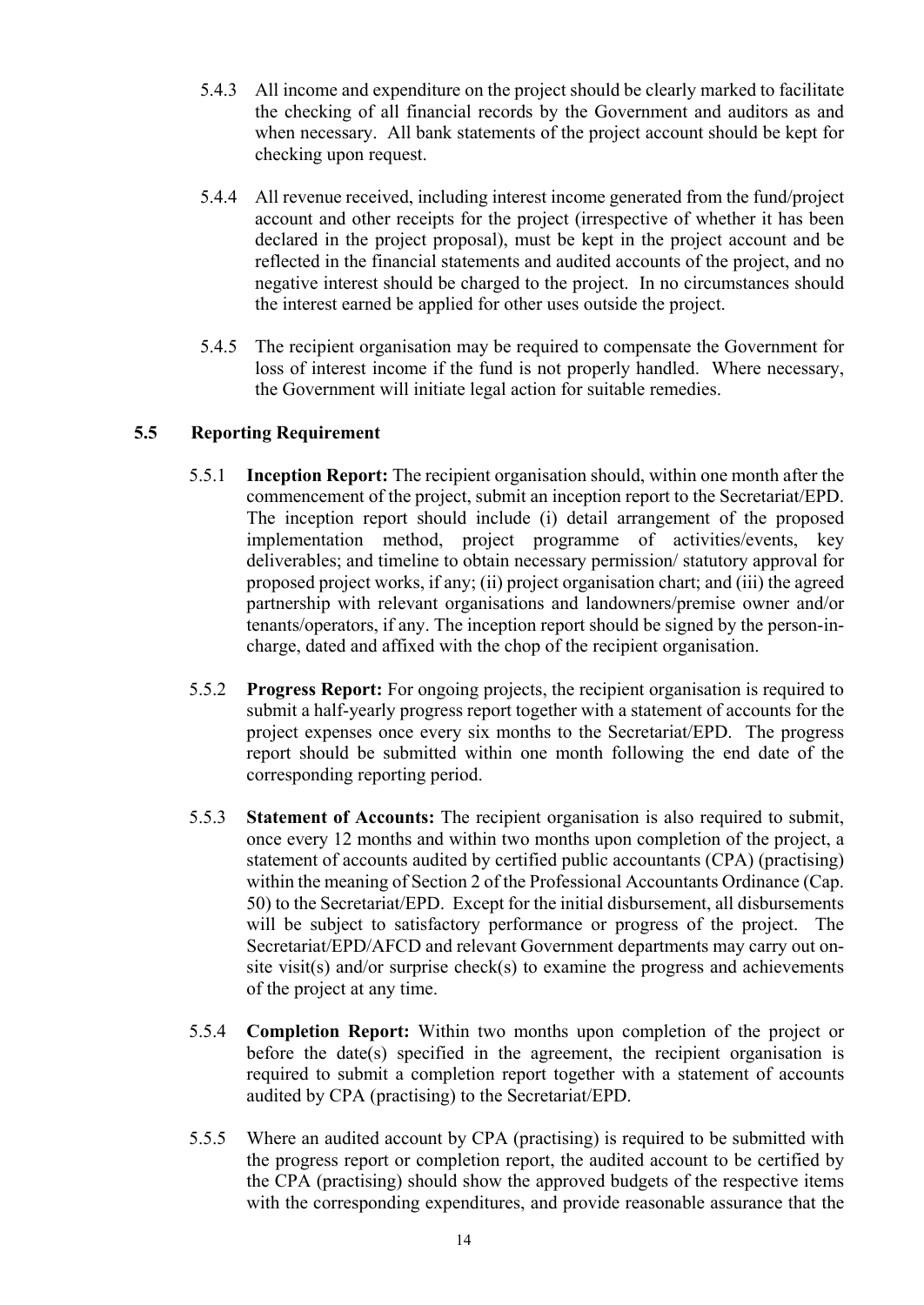audited accounts have properly presented the financial position of the project and that the conditions of the fund from the ECF are met, with these conclusions explicitly stated in the auditor's report.

- 5.5.6 The CPA (practising) are required to express an audit opinion as to whether the recipient organisation of the project have complied, in all material respects, with all the requirements set out in the "Notes for Auditors and Sample Auditor's Report" and to make full disclosure of any material noncompliance. The "Notes for Auditors and Sample Auditor's Report" are provided at Appendices II and III of this Guide.
- 5.5.7 Recipient organisations are required to make available to the auditors all information documents and explanations relating to their projects funded by the ECF for audit purpose.
- 5.5.8 All progress reports, completion reports and statement of account should be signed off by the person-in-charge, dated and affixed with the chop of the recipient organisation. The statement of account should be submitted in prescribed format as specified in the Template Statement of Account which will be provided together with the approval letter. Essentially all actual expenses and elaborations on individual transactions under each approved budget item should be clearly indicated with all necessary details provided, and the Secretariat/EPD is not obliged to request for additional information from recipient organisations.
- 5.5.9 If an extension of the submission deadline(s) for the progress and/or completion report(s) is required, prior approval should be obtained from the Secretariat/EPD. The Secretariat/EPD will assess the success or effectiveness of the project by comparing the project achievements/results against its original objectives and targets as set out in the application.
- 5.5.10 Unsatisfactory performance will affect the recipient organisation's future chance of getting funding support from the ECF, and the organisation's management will be informed.
- 5.5.11 Late submission of the audited accounts may lead to suspension or termination of the funding support for the project.

#### **5.6 Procurement of Capital Items, Goods and Services**

5.6.1 The recipient organisation is obliged to adhere to a high standard of integrity and spend the grant in an open, fair and accountable manner. It is advised to observe the "Best Practice Checklists" issued by the Corruption Prevention Department of the Independent Commission Against Corruption (ICAC), namely "Strengthening Integrity and Accountability – Government Funding Schemes Grantee's Guidebook" and the "Integrity and Corruption Prevention Guide on Managing Relationship with Public Servants" which can be downloaded from the ICAC website:

http://www.icac.org.hk/filemanager/en/content\_218/GranteeBPC.pdf http://www.icac.org.hk/filemanager/en/content\_216/ps.pdf

5.6.2 The recipient organisation should exercise utmost prudence in procuring capital items, goods or services for the project and must adhere to the following procedures unless the Secretariat/EPD agrees otherwise: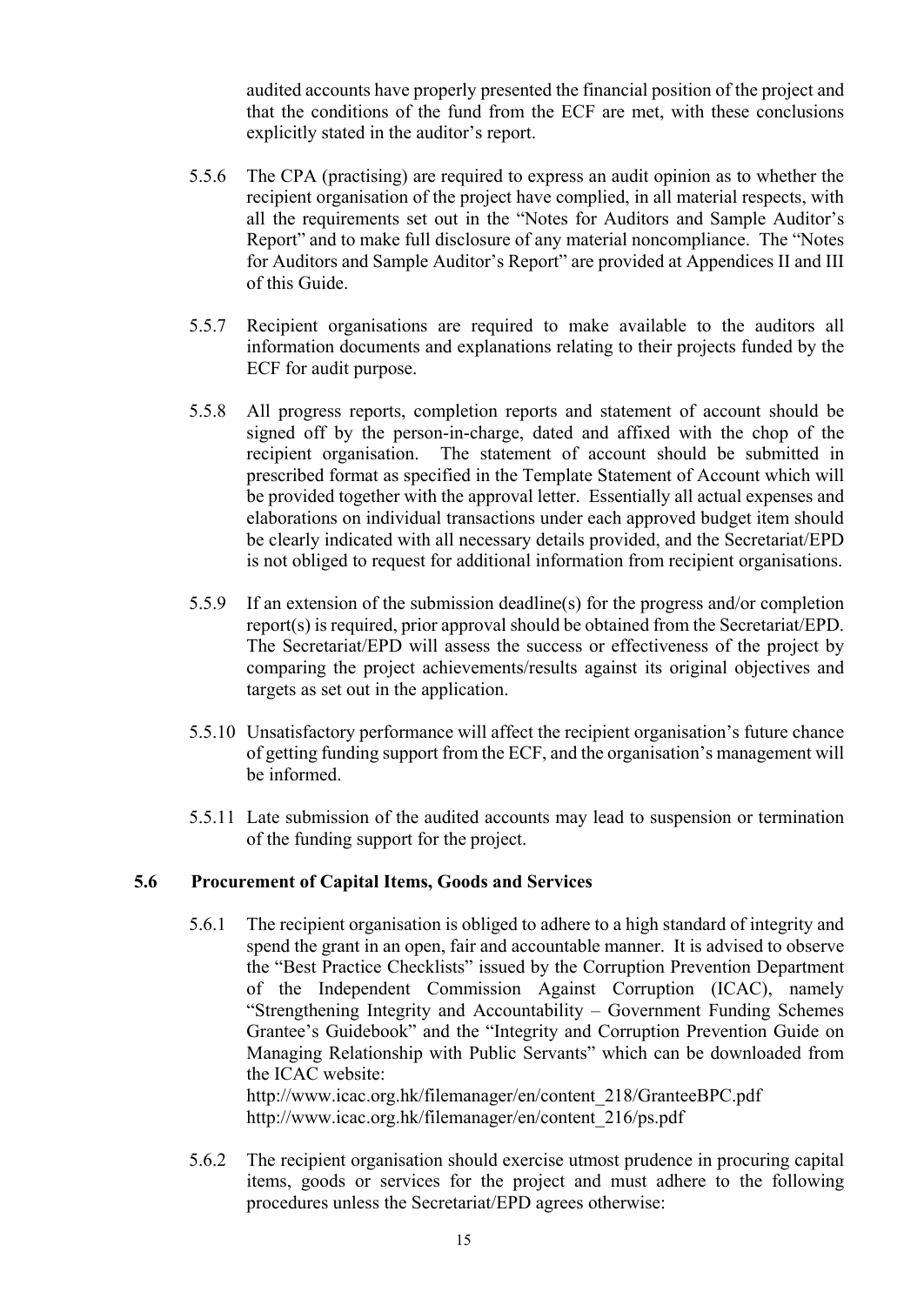- (a) for every procurement the aggregate value of which is \$5,000 or below, quotations from suppliers are not required for most items unless specified in Appendix I of this Guide;
- (b) for every procurement the aggregate value of which is more than HK\$5,000 but less than HK\$50,000, quotations from at least two suppliers should be obtained;
- (c) for every procurement the aggregate value of which is HK\$50,000 or more, but less than HK\$500,000, quotations from at least three suppliers should be obtained;
- (d) for every procurement the aggregate value of which is \$500,000 or more, but less than \$1,400,000, quotations from at least five suppliers should be obtained; and
- (e) for every procurement the aggregate value of which is \$1,400,000 or more, open tendering should be conducted.
- 5.6.3 The recipient organisation should select the supplier that has submitted the lowest conforming bid in a quotation exercise. If the lowest conforming bid is not selected, full justifications and assessment criteria (e.g. use of marking scheme) must be given and prior agreement must be obtained from the Secretariat/EPD.
- 5.6.4 In procuring goods or services, the tender document should not specify the brand, model and manufacturer for fairness' sake.
- 5.6.5 In case the applicant organisation intends to procure the items from a specified company/organisation/individual without following the open procurement process in Section 5.6.2 of this Guide, it has to provide details of the proposed procurement, justifications for the special procurement arrangement, and its relationship with the company/organisation/individual concerned in the application form. If such special procurement arrangement is not proposed in the application form and approved, subsequent prior approval from the Secretariat/EPD will be required.
- 5.6.6 The recipient organisation should take stock of any capital items procured with the fund. The person-in-charge of the recipient organisation is required to report the status of capital items procured with the fund, which should be listed out in the progress report(s) with photo(s) and condition of the items attached therein. Photos of all capital items procured with the grant should be taken afresh for each progress report submission.
- 5.6.7 For capital items such as computer, digital camera, tablet PC, projector, etc. and other asset items, strong justifications including the proposed usage rate and the function of equipment items in enhancing project effectiveness have to be provided for acquisition.
- 5.6.8 All quotations and tendering documents should be kept for inspection by the Secretariat or the Government.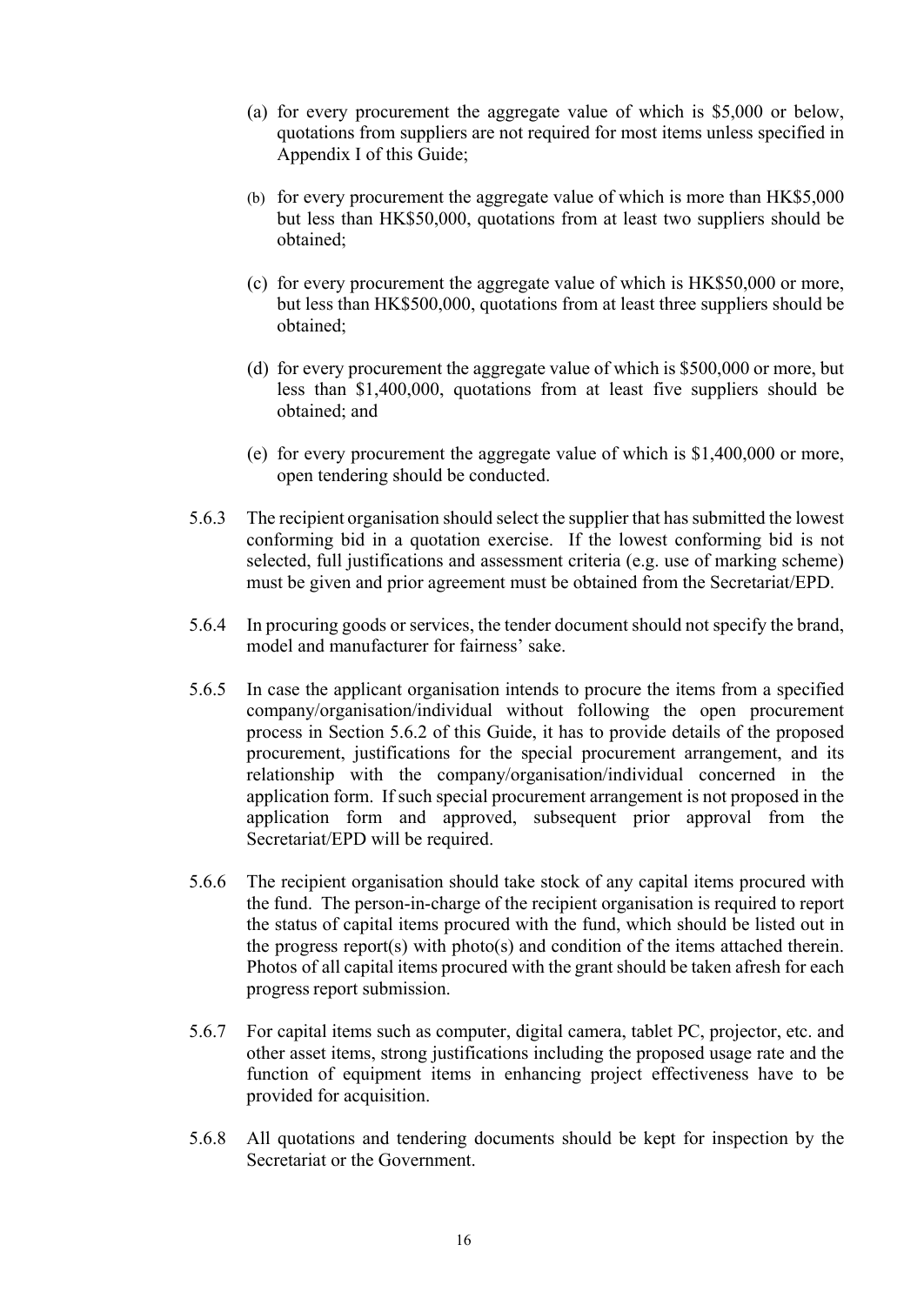#### **5.7 Title of Capital Items, Education Materials and Computer Softwares**

- 5.7.1 The title of capital items (including minor works, facilities and equipment), educational materials and computer softwares procured with the fund will remain with the Government during the project period.
- 5.7.2 Upon satisfactory completion of the project or expiry or termination of the project, whichever is earlier, the recipient organisation may be required to dispose of the capital items, educational materials and computer softwares at market price or make other arrangements for disposal. The recipient organisation should comply with such requirement and credit the sale proceeds to the project account.

#### **5.8 Intellectual Property Rights Arising from Projects and the Use of Project Results**

- 5.8.1 Unless negotiated and agreed otherwise with the Secretariat/EPD, the recipient organisation will solely own all intellectual property rights arising from the project.
- 5.8.2 The recipient organisation is required to grant unconditionally and irrevocably to the Government the right to publish or use the results, findings and any other information provided in the application, progress report(s), completion report and other publications or publicity materials (if any) of the project.

#### **5.9 Publicity of Project Events and Results**

- 5.9.1 The recipient organisation should notify the Secretariat/EPD of the project results before publicising them. Copies of publications or publicity materials produced under the project must be made available to the Secretariat/EPD within one month after completion of the project.
- 5.9.2 The recipient organisation should, as far as practicable, publicise the project results or any events related to the project through e-newsletters, websites, social media platforms, publications, seminars, workshop, conferences and exhibitions, etc., and provide relevant details in the progress/completion report(s).
- 5.9.3 Projects which receive funding support from the ECF, including the activities, publicity and other events organised under the projects, as well as their related educational, publicity and other related materials, should not be used for purposes of personal, political, commercial or religious publicity of any individuals or organisations. Nor should any such activities, events or materials arising from an ECF-funded project be presented in a way as to induce public perception of any personal, political, commercial or religious publicity of any kind, or misrepresent any association of any individuals or organisations with the ECF. In addition, activities/events organised and materials produced under the projects should not be implemented or distributed in a way which may adversely affect the image of and/or cause any liability to the ECF or the Government.
- 5.9.4 For publicity materials produced under the ECF-funded projects or activities, the size of the name and/or logo of the organisers/co-organising/assisting/supporting/ sponsoring organisations should not be larger, or placed in a more prominent position, than those of the ECF.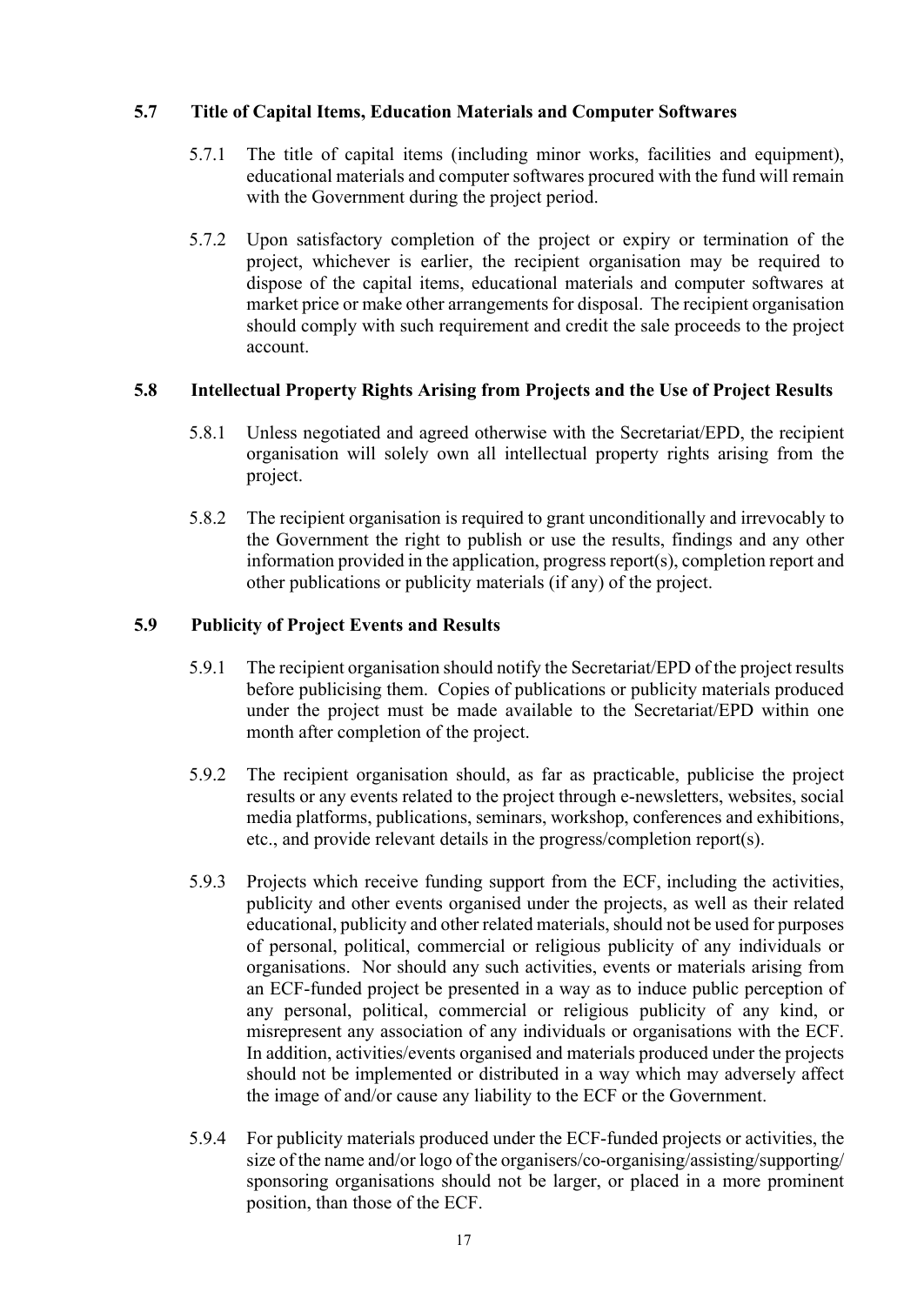- 5.9.5 For the purpose of identification, recipient organisations should issue suitable work identity cards for staff and/or volunteers carrying out activities under the approved projects. Staff and/or volunteers should not wear other uniforms apart from those of the recipient organisation. Where other means of identification is proposed, prior approval should be obtained from the Secretariat/EPD.
- 5.9.6 The recipient organisation is obliged to submit a copy/sample/artwork of all publicity materials proposed, produced or used for the project or its activities for review by the Secretariat/EPD as and when required, and should follow the advice of the Secretariat/EPD on the format and presentation of such materials whenever required.
- 5.9.7 When considering the location and arrangements for displaying publicity materials, the recipient organisation should comply with the relevant legislation and regulations, and obtain the endorsement of all relevant authorities, Government departments and other concerning parties, including consultation of parties affected as appropriate. ECF's funding support for the project should in no way be construed as support for the proposed location and arrangements for the display of such publicity materials.

#### **5.10 Acknowledgement of Support and Disclaimer**

- 5.10.1 To acknowledge the source of funding, both the name and logo of the ECF should be used in all publicity materials relating to the project. For installation facilities, the name and logo of the ECF of not less than A4 size should be displayed in an eye-catching location near to the facilities. Failure in making proper acknowledgment may result in suspension or termination of funding support and affect the recipient organisation's future applications.
- 5.10.2 The name and logo of the ECF may be used and printed onto various categories of publicity materials with a view to promulgating the contribution of the fund. Examples of publicity materials include publicity leaflets/posters/banners; reports and publications of project outcome; and advertisements on paper and electronic media.
- 5.10.3 Use of the name and logo of the ECF or relevant Government departments for other purposes is subject to the prior approval of the ECF or the concerned Government departments.
- 5.10.4 In no circumstances shall the name and logo of the ECF or relevant Government departments be used for publicity for commercial interest or other purposes which may damage the image and/or cause any liability to the ECF or the Government. A disclaimer which reads *"Any opinions, findings, conclusions or recommendations expressed in this material/event do not necessarily reflect the views of the Government of the Hong Kong Special Administrative Region and the Environment and Conservation Fund."* should be added to all publications and media briefs related to ECF-funded projects.

#### **5.11 Suspension/Termination of Funding Granted**

5.11.1 The Secretariat/EPD may suspend/terminate funding support of a project under the following circumstances: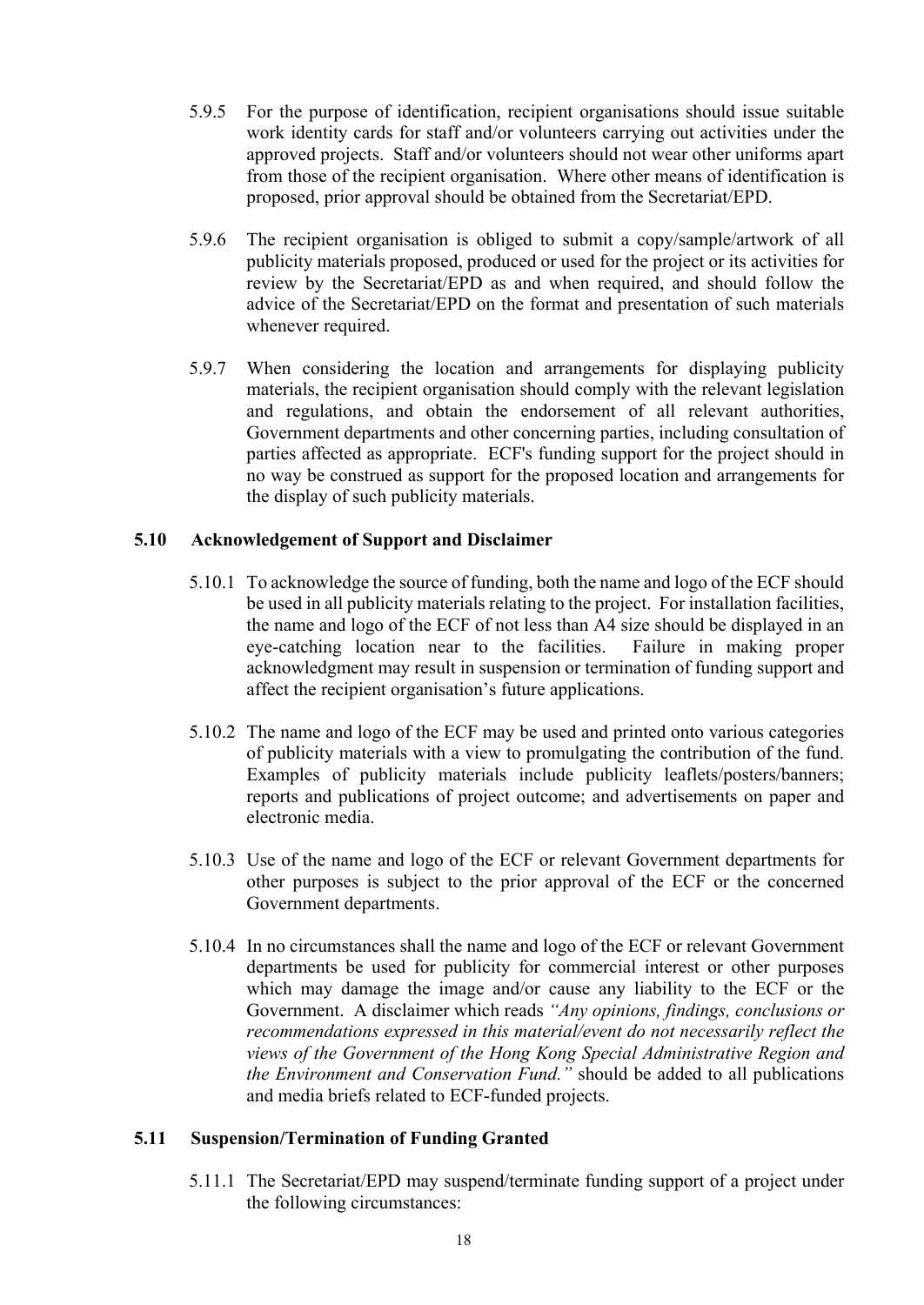- (a) if the project does not commence within six months after approval of the grant and no reasonable explanation has been given by the recipient organisation;
- (b) the Secretariat/EPD considers that the project has not progressed satisfactorily and no reasonable explanation has been given by the recipient organisation;
- (c) the person-in-charge leaves the recipient organisation prior to completion of the project and there is no one available who has been involved in the project and considered suitable by the Secretariat/EPD as appropriate to take over the role of person-in-charge;
- (d) if the recipient organisation fails to submit the required report(s) and/or achieve the deliverables by the timeline stipulated;
- (e) if the recipient organisation fails to comply with the funding conditions as set out in this Guide and/or the approval letter and no reasonable explanation has been given; or
- (f) if the required permit/licence/consent from the relevant authority/private land owner is no longer granted at any stage of the project.
- 5.11.2 In each of the above cases of suspension/termination of funding granted, the Secretariat/EPD shall give one month's notice to the recipient organisation, stating the reasons for the suspension/termination. In the case of suspension, the recipient organisation should demonstrate that measures have been taken to rectify the problems and the unsatisfactory situation has been redressed before the Secretariat/EPD will lift the suspension. In the case of termination, the balance of the grant or any funding given in advance shall be returned to the ECF. The Secretariat/EPD will consider possible redeployment of the capital items and computer softwares acquired for the project.
- 5.11.3 Any suspension or termination of a project will affect the recipient organisation's chance of getting financial support from the ECF in the future. The organisation's management will be informed.
- 5.11.4 The ECF funding shall be entitled to be refunded by the recipient organisation of part or all of a fund which has been used other than in accordance with the terms of the approved project.

#### **5.12 Approval for Changes to Approved Project**

- 5.12.1 Any major changes to the project must be approved by the Secretariat/EPD in consultation with the ECF Committee. Such major changes include:
	- (a) significant revision to the budget (excluding those revision described in Section 5.3.7);
	- (b) change of the person-in-charge; or
	- (c) transfer of the project to another organisation.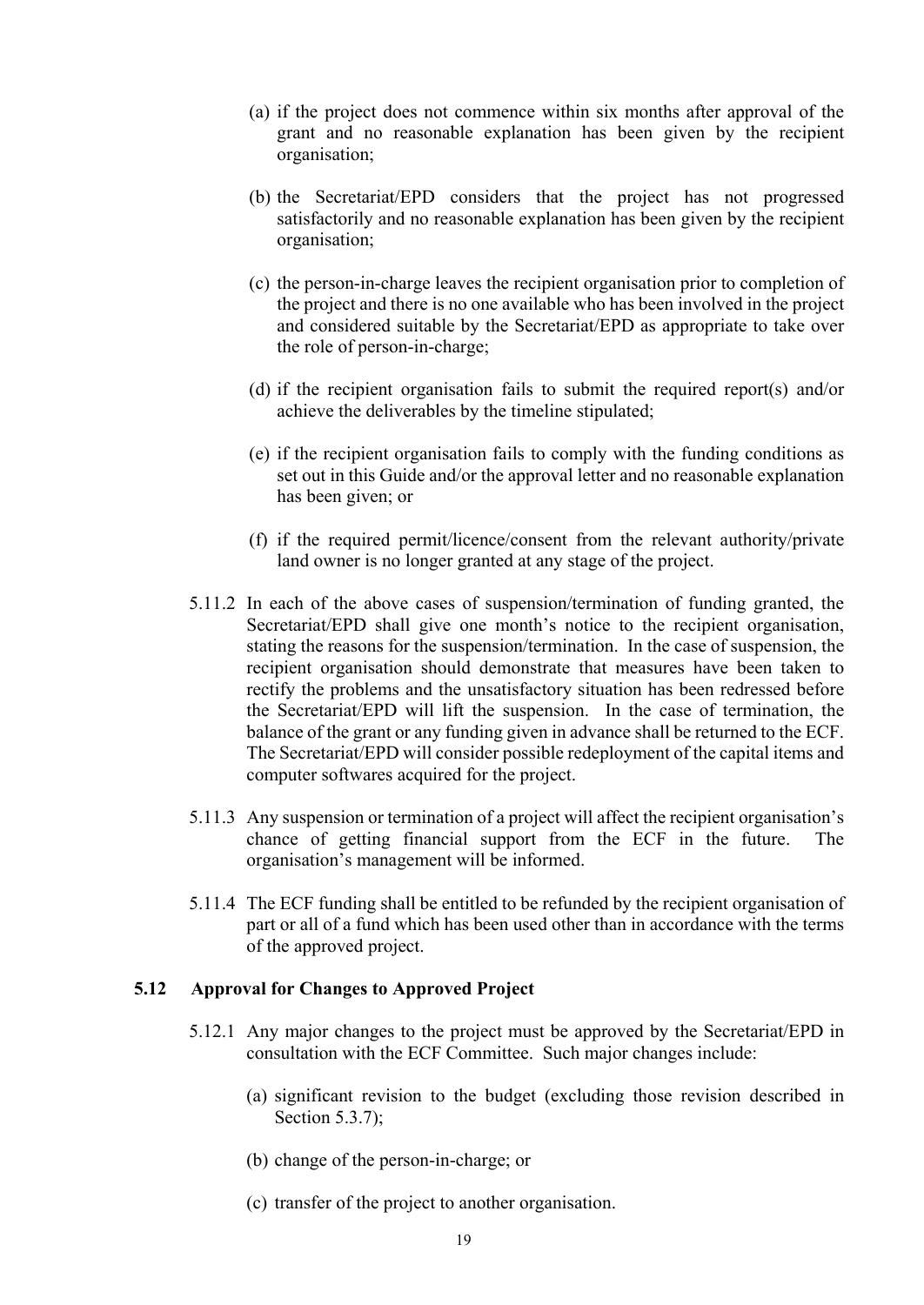- 5.12.2 Any proposed minor changes to a project should be submitted to the Secretariat/EPD for approval.
- 5.12.3 The Secretariat/EPD may suspend/terminate funding granted to the project if the project is being carried out under any of the above circumstances without prior approval.

#### **5.13 Probity**

- 5.13.1 The ICAC is authorised to review the procedures and practices of the funding arrangement to prevent corruption and related malpractices, including the obtaining of any information or records kept by the recipient organisation for inspection and analysis. The recipient organisation shall fully co-operate with the ICAC and give it all the assistance when required.
- 5.13.2 The applicant/recipient organisation shall observe the Prevention of Bribery Ordinance (Cap. 201) (PBO) and shall advise its associates, associated persons, project team, directors, employees, agents, consultants, contractors and other personnel who are in any way involved in the project (including the coorganising/assisting/supporting/sponsoring organisations, if any) (collectively, the Relevant Personnel) that they are prohibited from offering, soliciting or accepting any advantages as defined under the PBO, such as money, gifts, loans, discounts, favour, etc. in the conduct of or in relation to the project.
- 5.13.3 The offer of an advantage to any government officers involved in the ECF/EPD/AFCD or the Chairperson or Members of the ECF Committee and Vetting Committee while having business dealing with them or with a view to influencing the application results is an offence under the PBO. Any such offer by the applicant organisation, or the Relevant Personnel may cause conflict of interest with the government officers involved in the ECF/EPD/AFCD or the Chairperson or Members of the ECF Committee and Vetting Committee and those be seen as such will render the application null and void. The Government may also cancel the application approved and hold the applicant organisation liable for any loss or damage which the Government may sustain.
- 5.13.4 The applicant/recipient organisation shall ensure that the Relevant Personnel shall avoid conflict of interest situations as and when necessary and not to disclose any confidential information in the conduct of or in relation to the project.
- 5.13.5 The applicant/recipient organisation shall ensure that the Relevant Personnel shall not accept lavish, unreasonably generous or frequent entertainment, or which is likely to give rise to any actual, potential or perceived conflict of interest situations.

#### **5.14 Indemnity**

5.14.1 The applicant/recipient organisation shall indemnify and keep indemnified each of the Government, Secretariat, each member of the Vetting Committee, and any assigns and successors-in-title of each of them (collectively "Indemnified Parties") fully and effectively indemnified against (i) all losses, damage, liabilities, and costs (including all legal fees and other awards, costs, payments,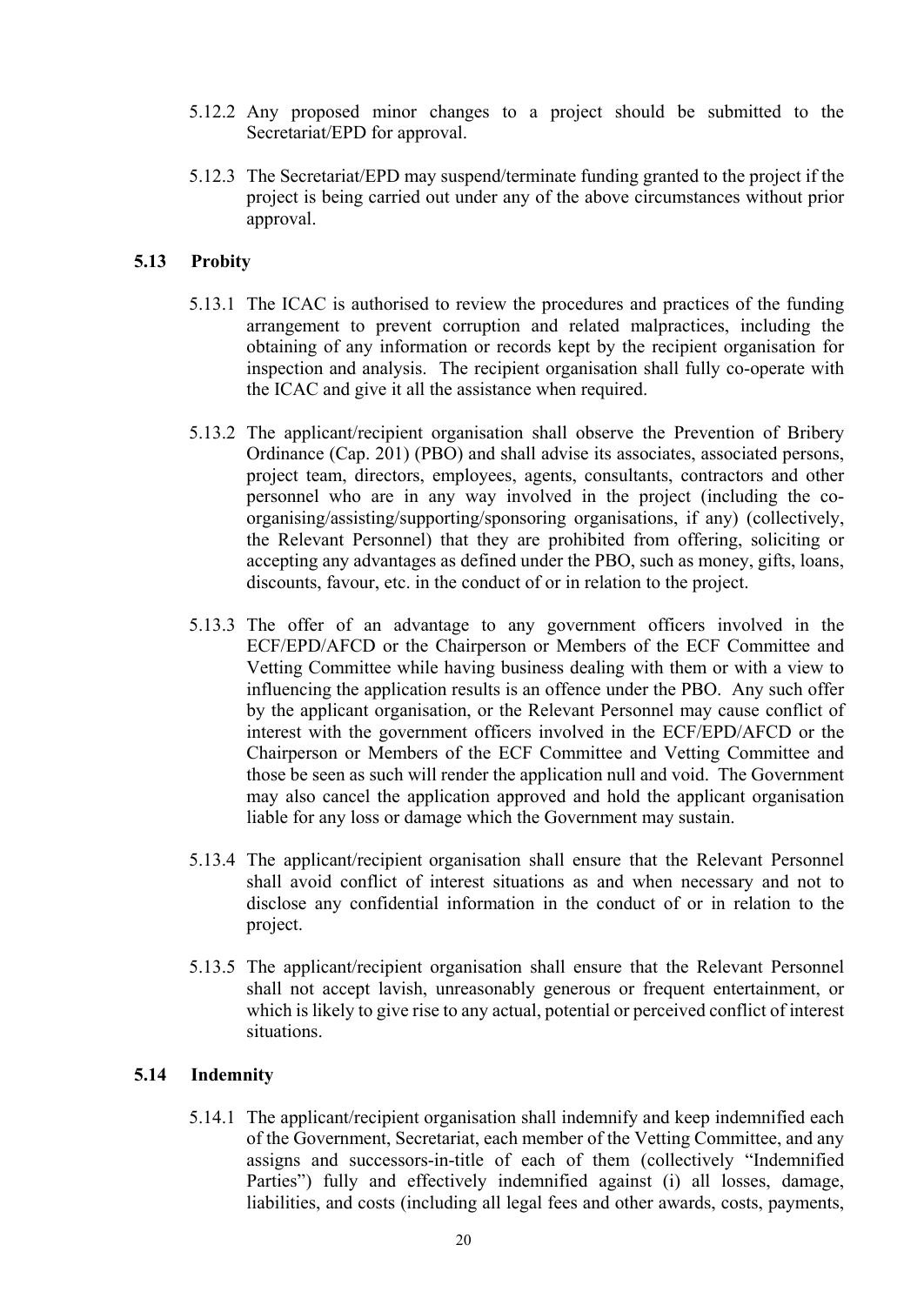charges and expenses on a full indemnity basis) suffered or incurred by an Indemnified Party; and (ii) all action, proceedings, claims, and demands threatened, brought or established against an Indemnified Party (whether or not successful, compromised, settled, withdrawn or discontinued) (collectively, "Third Party Claims"); and everything mentioned in (i) above due to such Third Party Claims, which in any case arise directly or indirectly in connection with, out of or in relation to:

- (a) any breach of the terms of the project by the applicant/recipient organisation, regardless of whether such breach was caused by the applicant/recipient organisation or any member of the project team; or
- (b) any act or omission or negligence of the applicant/recipient organisation or any member of the project team in the implementation of the project; or
- (c) any allegation or claim that the use, operation or possession of the project deliverables or the materials or the exercise by an Indemnified Party of any right granted under the funding agreement in relation to such materials infringes any intellectual property rights of any persons; or
- (d) any warranties or representations made by the applicant/recipient organisation in the funding agreement, or in the approved proposal or in the approved budget or in any document (including in any of the reports) or information provided by the applicant/recipient organisation to the Secretariat, Vetting Committee or the Government from time to time being untrue, misleading, forged or incomplete; or
- (e) any failure of the applicant/recipient organisation or of the project team to comply with or observe any applicable law or regulation (regardless of the law or regulation of which jurisdiction in the implementation of the project).
- 5.14.2 The ECF Committee, the Secretariat and the Government shall bear no responsibility, financial or otherwise, for expenditure or other liabilities arising from the projects.
- 5.14.3 The ECF Committee, the Secretariat and the Government may at any time, if consider fit, amend or add to the above conditions, without prior notice to applicant/recipient organisations.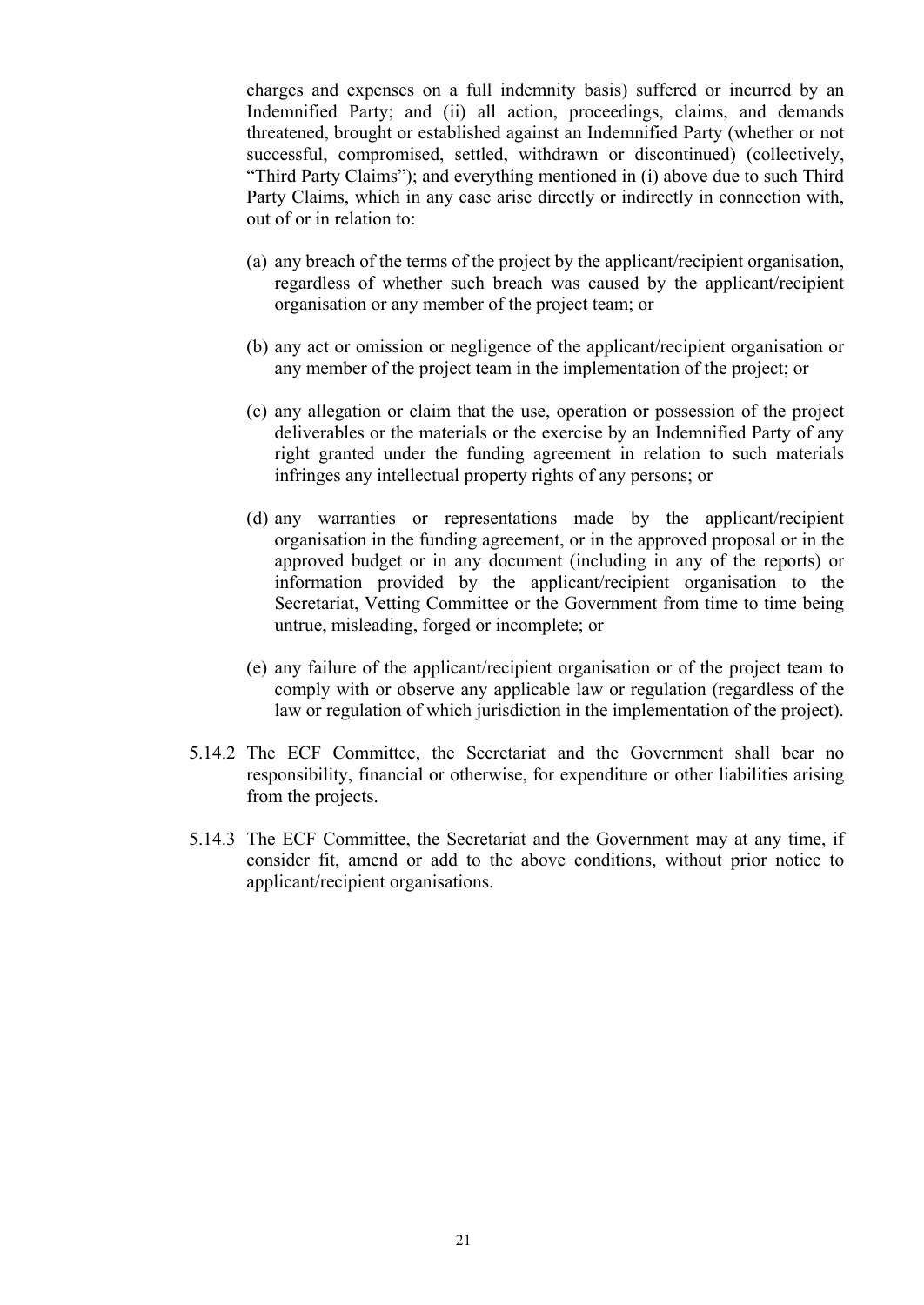# **Reference Level of Funding Support for Expenses**

| <b>Items</b> |                                                                                                                                                  | <b>Reference Level of Funding Support (HK\$)</b>                                                                                                                                                                                                                                                             |
|--------------|--------------------------------------------------------------------------------------------------------------------------------------------------|--------------------------------------------------------------------------------------------------------------------------------------------------------------------------------------------------------------------------------------------------------------------------------------------------------------|
| 1.           | <b>Project Staff</b>                                                                                                                             | The ceiling of expenditure should normally be capped<br>$\bullet$<br>at 50% of the approved total budget or total actual<br>expenditure for the project, whichever is the less.                                                                                                                              |
| 2.           | <b>Direct labour Cost</b><br>$-$ involved in conducting nature<br>conservation or related activities<br>on the site                              | Maximum \$80 per hour for each labour.                                                                                                                                                                                                                                                                       |
| 3.           | <b>Transportation</b><br>- including hire of coach and<br>launch, and hire of van/lorry for<br>transportation of materials                       | Maximum \$2,600 per coach (round trip).<br>The amount of funding support is based on the actual<br>expenditure.<br>Quotations must be provided.<br>For hire of launch and van/lorry, the applicant<br>organisation should specify and provide justification for<br>the size of launch/van/lorry to be hired. |
| 4.           | <b>Travel Allowance</b><br>- for staff and volunteers                                                                                            | Maximum \$20 per journey (excluding daily duty<br>$\bullet$<br>travelling of staff employed by the project, and only<br>allowed for duty travelling from workplace to<br>workplace, both under the project).<br>The funding support may be adjusted upward on the<br>merit of each case.                     |
| 5.           | <b>Meal Allowance</b><br>– for volunteers only                                                                                                   | Maximum \$50 per volunteer for activities lasting 3-5<br>$\bullet$<br>hours (excluding preparation/travelling time).<br>Maximum \$90 per volunteer for activities lasting more<br>than 5 hours (excluding preparation / travelling time).                                                                    |
| 6.           | <b>General Expenses</b><br>$-$ including stationery, film<br>development, video tapes, etc.                                                      | The ceiling of funding support is capped at 10% of the<br>approved total budget, or total actual expenditure,<br>whichever is the less.<br>Detailed breakdown on items to be charged to general<br>expenses must be provided in the application for<br>assessment.                                           |
| 7.           | <b>Administrative and Overhead</b><br><b>Costs</b><br>$-$ only applicable to NPOs<br>(including green groups) without<br>government subventions) | The ceiling should normally be capped at 10% of the<br>$\bullet$<br>approved total budget or actual expenditure, whichever<br>is the less.<br>Detailed breakdown on items to be charged to the<br>administrative and overhead costs must be provided in<br>the application for assessment.                   |
| 8.           | <b>Insurance for Third Party</b><br><b>Liabilities</b>                                                                                           | Funding support will be based on the basic<br>requirements.<br>Quotations must be provided.                                                                                                                                                                                                                  |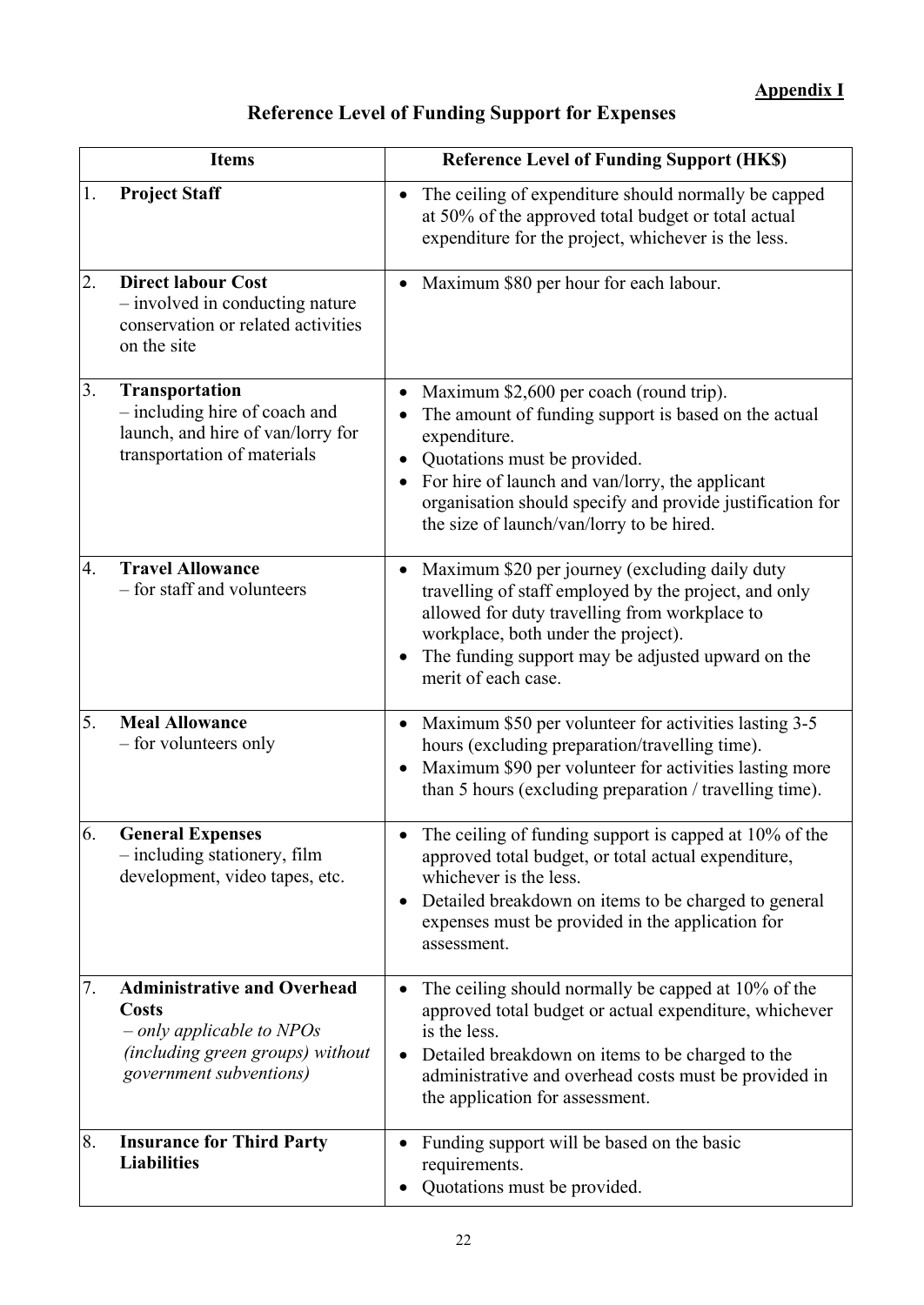Remarks:

- (1) Unless there are special justifications, proposed budget exceeding the reference level will normally not be approved.
- (2) The reference level of funding support may be adjusted by the Secretariat/EPD as and when necessary. Applicant/recipient organisations should refer to the latest version in the ECF website.
- (3) Other conditions and requirements such as those on procurement as stipulated in this Guide and the approval letter should also be fully complied with.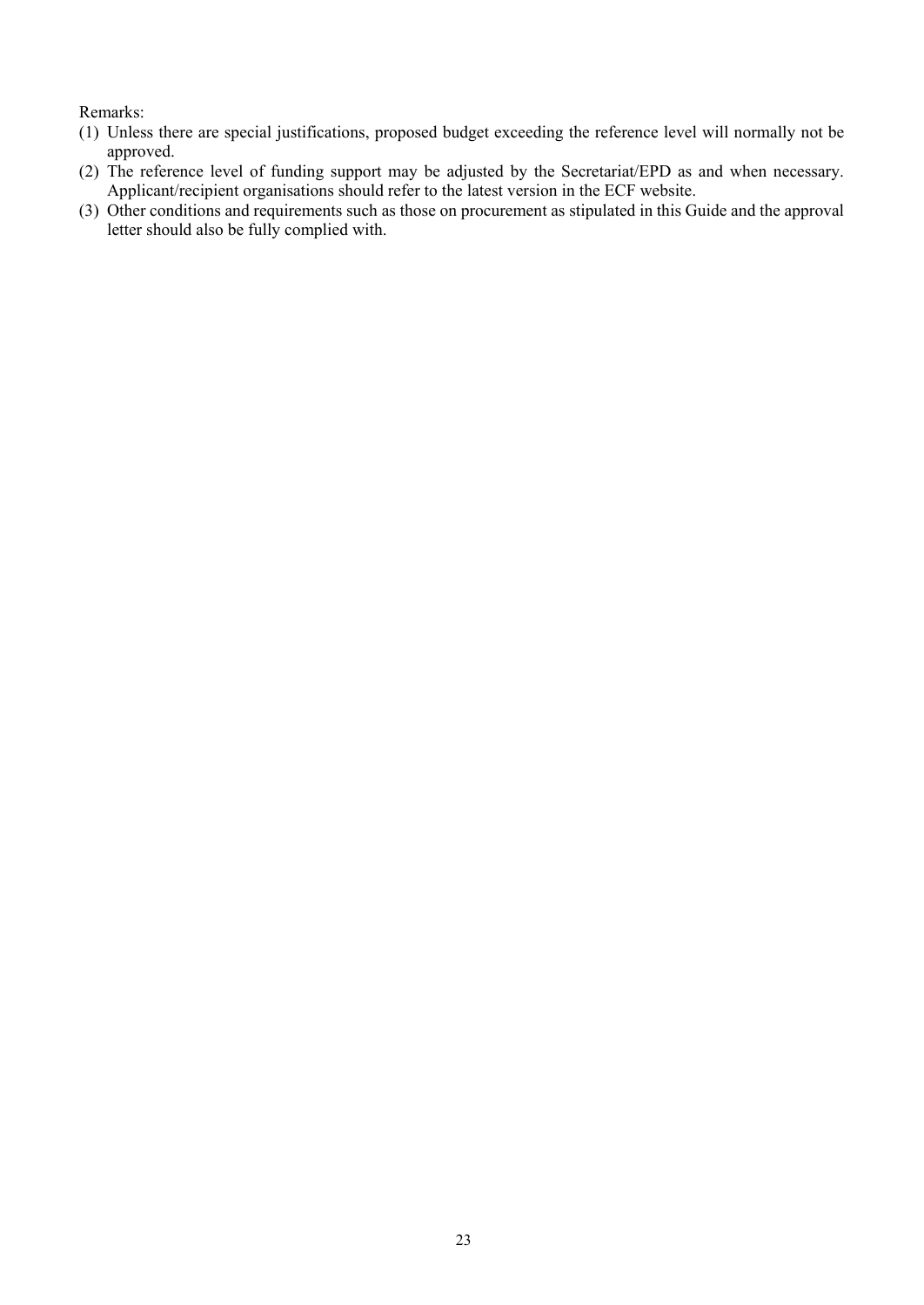# **Environment and Conservation Fund (ECF) Notes for Auditors of Recipient Organisations**

- 1. Pursuant to the project agreement made between the Environment and Conservation Fund (ECF) and the Recipient Organisations (ROs) in respect of each ECF project and the relevant ECF guidelines<sup>[2](#page-23-0)</sup>, ROs are required to submit annual and final "audited accounts"<sup>[3](#page-23-1)</sup> of each ECF project to the Secretariat of the Environment and Conservation Fund (the Secretariat) according to a stipulated timeframe. The requirement to submit "audited accounts" is to assure the ECF that:
	- (a) the project funds were fully and properly applied to the project for which they were paid, and received and expensed in accordance with the approved project budget; and
	- (b) the RO complied with the funding terms and conditions in the administration, management and usage of the ECF project.

These notes aim to provide guidance for auditors of ROs in conducting reasonable assurance engagements and in preparing auditor's reports for each ECF project.

- 2. In conducting a reasonable assurance engagement, the auditors should perform audit procedures as they consider necessary in the circumstances and obtain all the information and explanations which they consider necessary in order to provide them with sufficient evidence to give their conclusion as to whether the ROs have complied with, in all material respects, the requirements set by the ECF (including the requirements to keep proper books and records and to prepare annual/final audited accounts of the project), and all the terms and conditions of ECF funding, as specified in the following documents:
	- (a) the project agreements made between the ECF and the ROs in respect of the projects and the appendices thereto (which includes the project proposals);
	- (b) relevant ECF guidelines<sup>1</sup> referred to in the project agreements<sup>[4](#page-23-2)</sup>; and
	- (c) all applicable instructions and correspondences issued by the Secretariat to the ROs in respect of the projects.
- 3. The auditors should comply with the Hong Kong Standard on Assurance Engagements 3000 (Revised) "Assurance Engagements Other Than Audits or Reviews of Historical Financial Information" issued and updated from time to time by the Hong Kong Institute of Certified Public Accountants. The following information is required in an auditor's report prepared by the auditors to be submitted by the ROs to the Secretariat -
	- (a) the auditors should state whether, in their conclusion, the ROs have complied with, in all material respects, the requirements set by the ECF (including the requirements to keep proper

<span id="page-23-0"></span><sup>&</sup>lt;sup>2</sup> This means the funding and administrative guidelines of respective programme as referred to in the project agreement.

<span id="page-23-1"></span>The annual and final "audited accounts" comprise income and expenditure statement, balance sheet, notes to the accounts and the auditor's report and mean annual and final accounts of the project which have been reported on by Auditors under a reasonable assurance engagement conducted in accordance with the Hong Kong Standard on Assurance Engagements 3000 (Revised) "Assurance Engagements Other Than Audits or Reviews of Historical Financial Information" issued by the Hong Kong Institute of Certified Public Accountants.

<span id="page-23-2"></span>In case there are written agreements to the otherwise, such agreements shall prevail to the extent where the context so permits.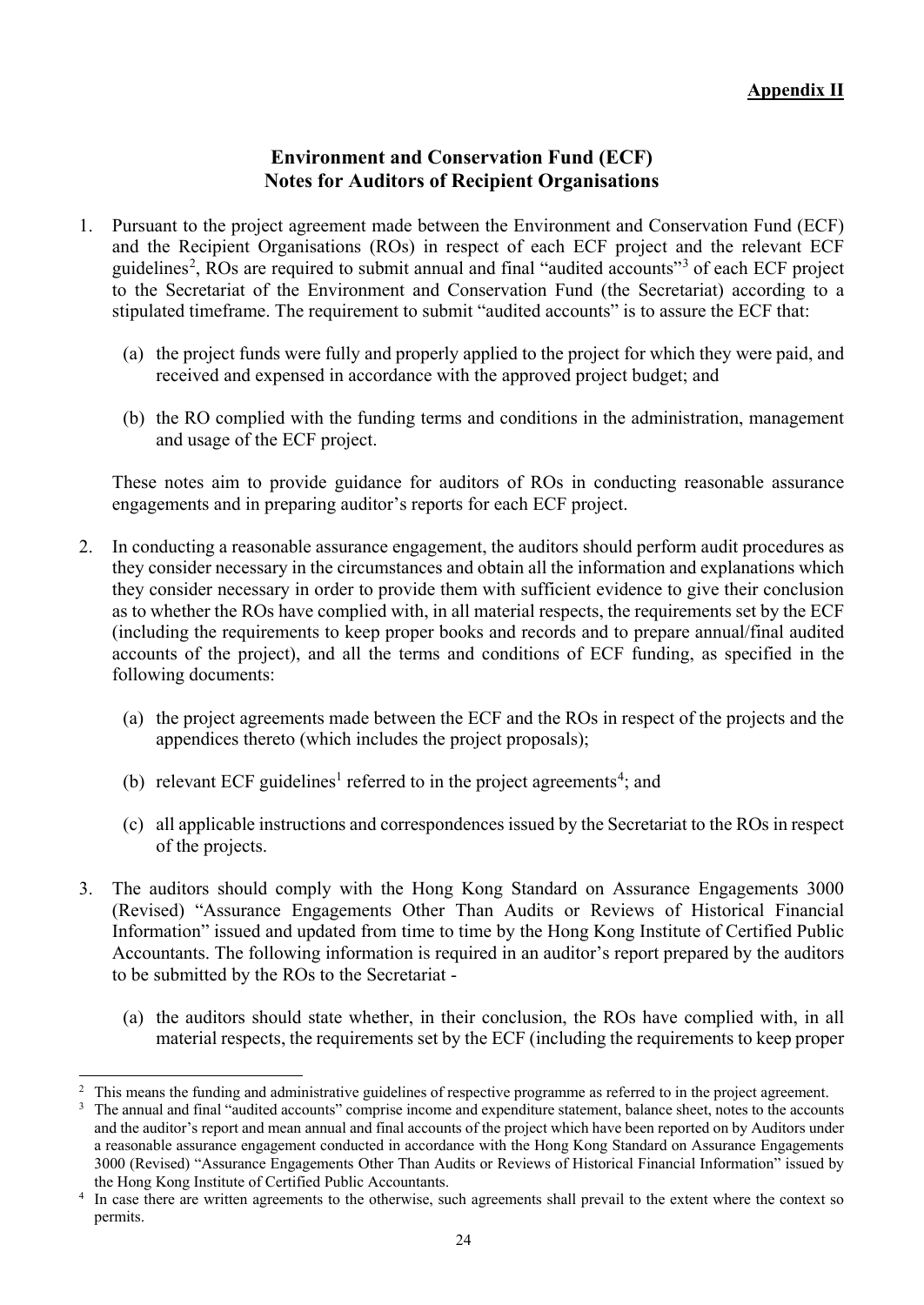books and records and to prepare annual/final audited accounts of the project), and all the terms and conditions of ECF funding, as specified in documents mentioned in paragraph 2, and that audited accounts properly presented the financial position of the project;

- (b) if the auditors are of the opinion that there exist any material non-compliances as identified in paragraph 3(a), they should make full disclosure and quantify the effects of such noncompliance in the auditor's reports; and if the auditors are of the opinion that a proper and separate set of books and records has not been kept by the ROs for the projects, or the project accounts have not been properly prepared, or if the auditors fail to obtain all the information and explanations which are necessary for the purpose of their reasonable assurance engagements, they should make appropriate qualifications in their auditor's reports.
- 4. The auditors should plan and conduct the reasonable assurance engagement to satisfy paragraphs 2 and 3. In case of any ambiguities regarding the terms and conditions contained in the project agreements and rules and regulations governing ECF projects, auditors should seek clarifications from the ROs and the Secretariat. Any unreasonable reservation or denial of conclusion, for example, comments about ambiguities of ECF guidelines or requirements, expressed by auditors in the auditor's report, will be returned to the ROs for rectification before re-submission to the Secretariat.

The auditors may come across during the course of their reasonable assurance engagements weaknesses/breakdowns in internal control on the part of the ROs which are considered material. They should bring to the ROs' attention the details of such weaknesses/breakdowns and provide the ROs with their recommendations for improvement by setting them out in letters to the ROs. Copies of such letters should be sent to the Secretariat for reference and action as appropriate.

5. Auditors are expected to follow the sample auditor's report as attached in the Appendix III.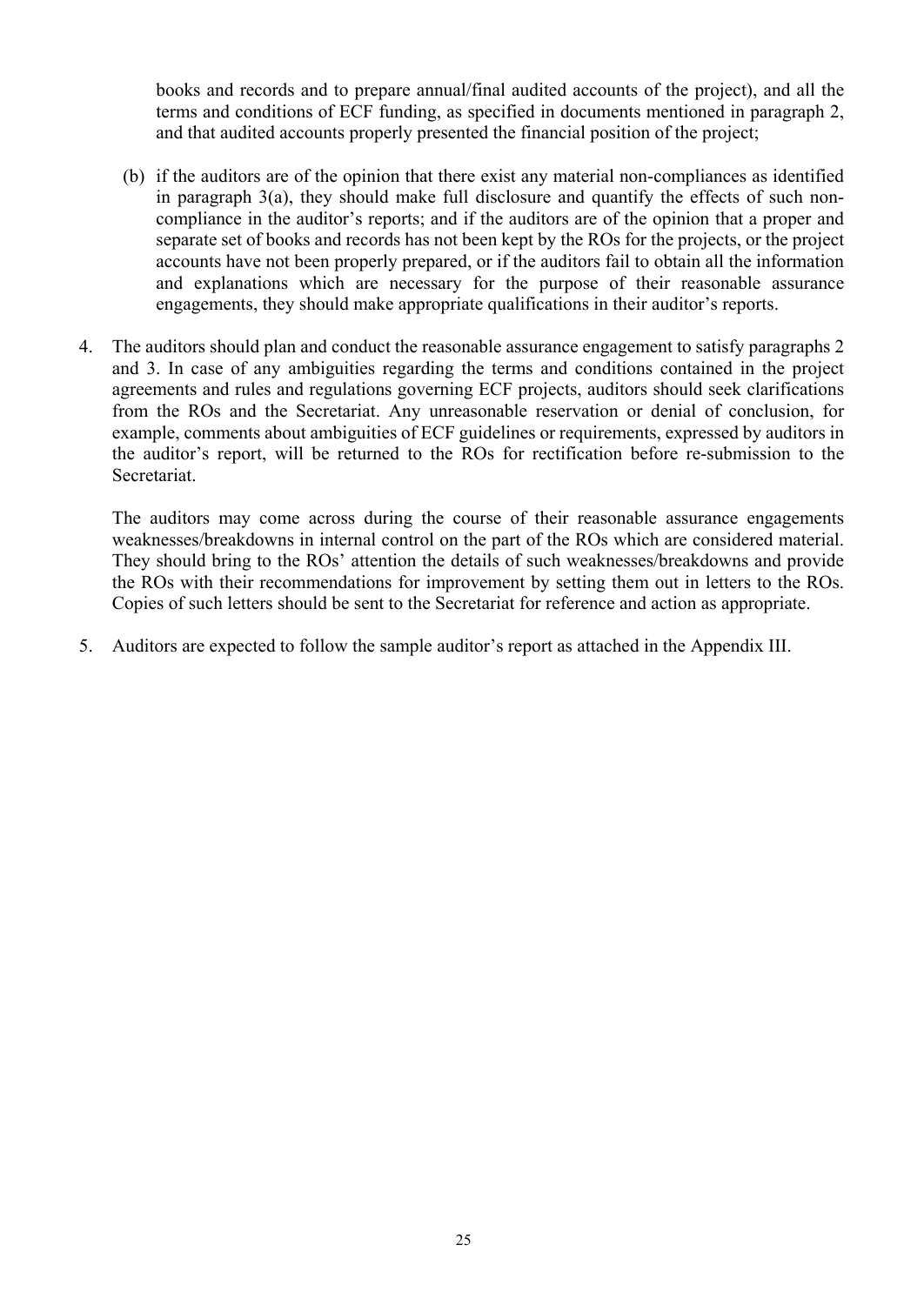# **SAMPLE AUDITOR'S REPORT ON THE ANNUAL/FINAL ACCOUNTS UNDER THE ENVIRONMENT AND CONSERVATION FUND**

# **UNQUALIFIED CONCLUSION**

# **[ABC PROJECT] [FOR THE PERIOD FROM DD/MM/YY (Date/Commencement Date) TO DD/MM/YY (Date/Completion Date)]**

# **Auditor's Report to XYZ Organisation**

Pursuant to the project agreement made between the Environment and Conservation Fund (ECF) and [XYZ Organisation] and the relevant ECF guidelines referred to in the project agreement in respect of the [ABC project] funded by the ECF, we have performed a reasonable assurance engagement to report on whether [XYZ Organisation] has complied with, in all material respects, the requirements set by the ECF (including the requirements to keep proper books and records and to prepare proper [annual/final] accounts of [ABC Project] (the project) for the period from [DD/MM/YY to DD/MM/YY] on pages .... to .... (the project accounts) in accordance with all applicable Hong Kong Financial Reporting Standards (HKFRSs), and all the terms and conditions of ECF funding, as specified in the following documents:

- (a) the project agreement made between ECF and [XYZ Organisation] in respect of the Project and the appendices thereto (which includes the project proposal);
- (b) the relevant ECF guidelines referred to in the project agreement; and
- (c) all applicable instructions and correspondences issued by ECF to [XYZ Organisation] in respect of the project.

# **Respective responsibilities of XYZ Organisation and auditors**

The ECF requires [XYZ Organisation] to comply with its requirements (including the requirements to keep proper books and records and to prepare proper project accounts), and all the terms and conditions of ECF funding, as specified in the documents mentioned in the above paragraph.

It is our responsibility to form an independent conclusion, based on our reasonable assurance engagement, and to report our conclusion to you.

# **Quality Control and Independence**

Our firm applies Hong Kong Standard on Quality Control (HKSQC) 1 and accordingly maintains a comprehensive system of quality control including documented policies and procedures regarding compliance with ethical requirements, professional standards and applicable legal and regulatory requirements.

We have complied with the independence and other ethical requirements of the Code of Ethics for Professional Accountants issued by the Hong Kong Institute of Certified Public Accountants (HKICPA), which is founded on fundamental principles of integrity, objectivity, professional competence and due care, confidentiality and professional behaviour.